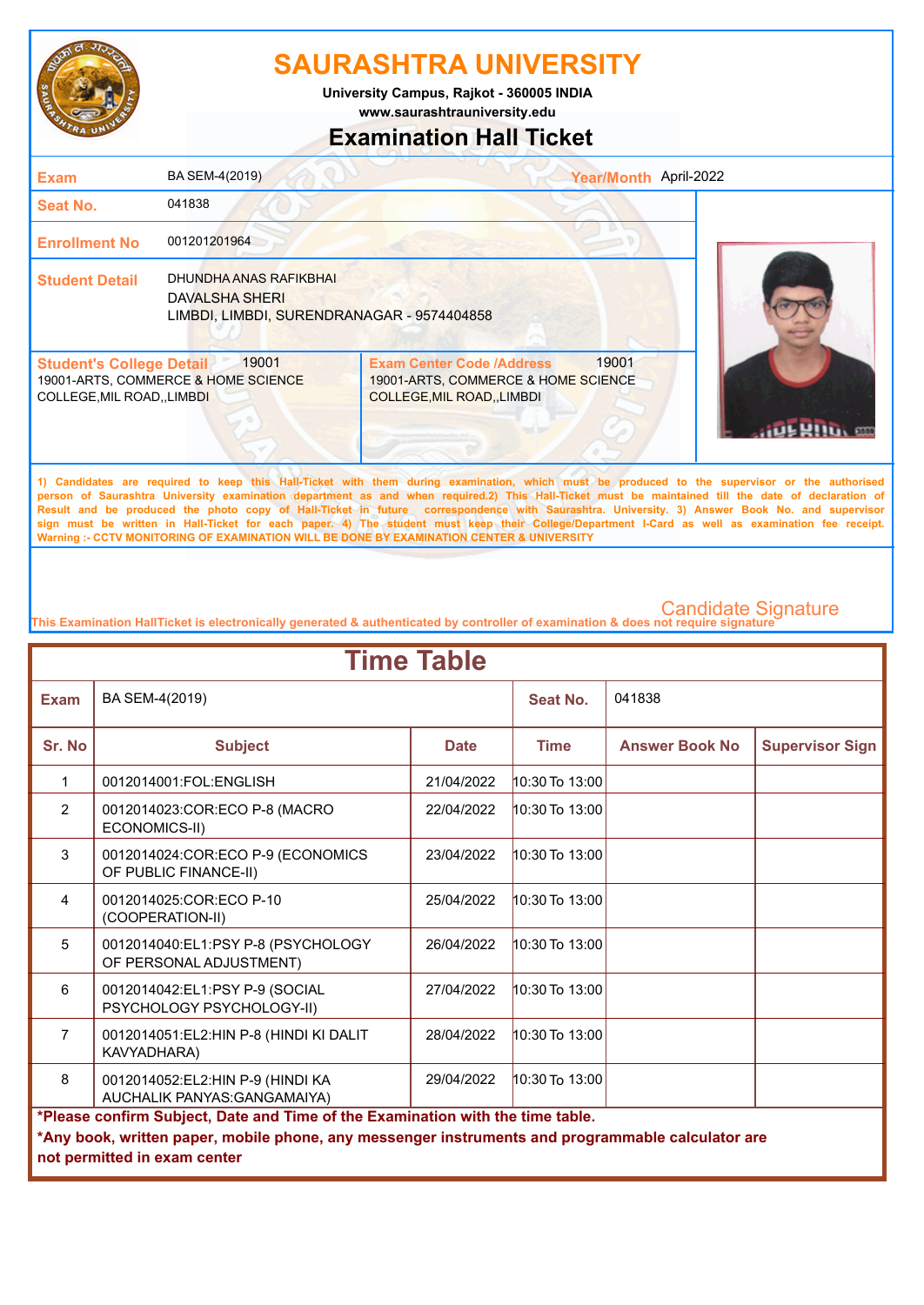

**www.saurashtrauniversity.edu University Campus, Rajkot - 360005 INDIA**

### **Examination Hall Ticket**

| <b>Exam</b>                                                    | BA SEM-4(2019)                                                            |                                                                                                             | Year/Month April-2022 |  |
|----------------------------------------------------------------|---------------------------------------------------------------------------|-------------------------------------------------------------------------------------------------------------|-----------------------|--|
| <b>Seat No.</b>                                                | 041839                                                                    |                                                                                                             |                       |  |
| <b>Enrollment No</b>                                           | 001201202039                                                              |                                                                                                             |                       |  |
| <b>Student Detail</b>                                          | PARALIYA NEHABEN KALUBHAI<br>TOKARALA, LIMBDI, SURENDRANAGAR - 9574181764 |                                                                                                             |                       |  |
| <b>Student's College Detail</b><br>COLLEGE, MIL ROAD, , LIMBDI | 19001<br>19001-ARTS, COMMERCE & HOME SCIENCE                              | <b>Exam Center Code /Address</b><br>19001-ARTS, COMMERCE & HOME SCIENCE<br><b>COLLEGE, MIL ROAD, LIMBDI</b> | 19001                 |  |

**1) Candidates are required to keep this Hall-Ticket with them during examination, which must be produced to the supervisor or the authorised person of Saurashtra University examination department as and when required.2) This Hall-Ticket must be maintained till the date of declaration of Result and be produced the photo copy of Hall-Ticket in future correspondence with Saurashtra. University. 3) Answer Book No. and supervisor sign must be written in Hall-Ticket for each paper. 4) The student must keep their College/Department I-Card as well as examination fee receipt. Warning :- CCTV MONITORING OF EXAMINATION WILL BE DONE BY EXAMINATION CENTER & UNIVERSITY**

| <b>Time Table</b> |                                                                                                                                                                                                                     |             |                    |                       |                        |  |
|-------------------|---------------------------------------------------------------------------------------------------------------------------------------------------------------------------------------------------------------------|-------------|--------------------|-----------------------|------------------------|--|
| <b>Exam</b>       | BA SEM-4(2019)                                                                                                                                                                                                      |             | Seat No.           | 041839                |                        |  |
| Sr. No            | <b>Subject</b>                                                                                                                                                                                                      | <b>Date</b> | <b>Time</b>        | <b>Answer Book No</b> | <b>Supervisor Sign</b> |  |
| 1                 | 0012014001:FOL:ENGLISH                                                                                                                                                                                              | 21/04/2022  | 10:30 To 13:00     |                       |                        |  |
| $\overline{2}$    | 0012014023:COR:ECO P-8 (MACRO<br>ECONOMICS-II)                                                                                                                                                                      | 22/04/2022  | $10:30$ To $13:00$ |                       |                        |  |
| 3                 | 0012014024: COR: ECO P-9 (ECONOMICS<br>OF PUBLIC FINANCE-II)                                                                                                                                                        | 23/04/2022  | $10:30$ To $13:00$ |                       |                        |  |
| $\overline{4}$    | 0012014025:COR:ECO P-10<br>(COOPERATION-II)                                                                                                                                                                         | 25/04/2022  | 10:30 To 13:00     |                       |                        |  |
| 5                 | 0012014040:EL1:PSY P-8 (PSYCHOLOGY<br>OF PERSONAL ADJUSTMENT)                                                                                                                                                       | 26/04/2022  | $10:30$ To $13:00$ |                       |                        |  |
| 6                 | 0012014042:EL1:PSY P-9 (SOCIAL<br>PSYCHOLOGY PSYCHOLOGY-II)                                                                                                                                                         | 27/04/2022  | $10:30$ To $13:00$ |                       |                        |  |
| $\overline{7}$    | 0012014051:EL2:HIN P-8 (HINDI KI DALIT<br>KAVYADHARA)                                                                                                                                                               | 28/04/2022  | $10:30$ To $13:00$ |                       |                        |  |
| 8                 | 0012014052:EL2:HIN P-9 (HINDI KA<br>AUCHALIK PANYAS: GANGAMAIYA)                                                                                                                                                    | 29/04/2022  | 10:30 To 13:00     |                       |                        |  |
|                   | *Please confirm Subject, Date and Time of the Examination with the time table.<br>*Any book, written paper, mobile phone, any messenger instruments and programmable calculator are<br>not permitted in exam center |             |                    |                       |                        |  |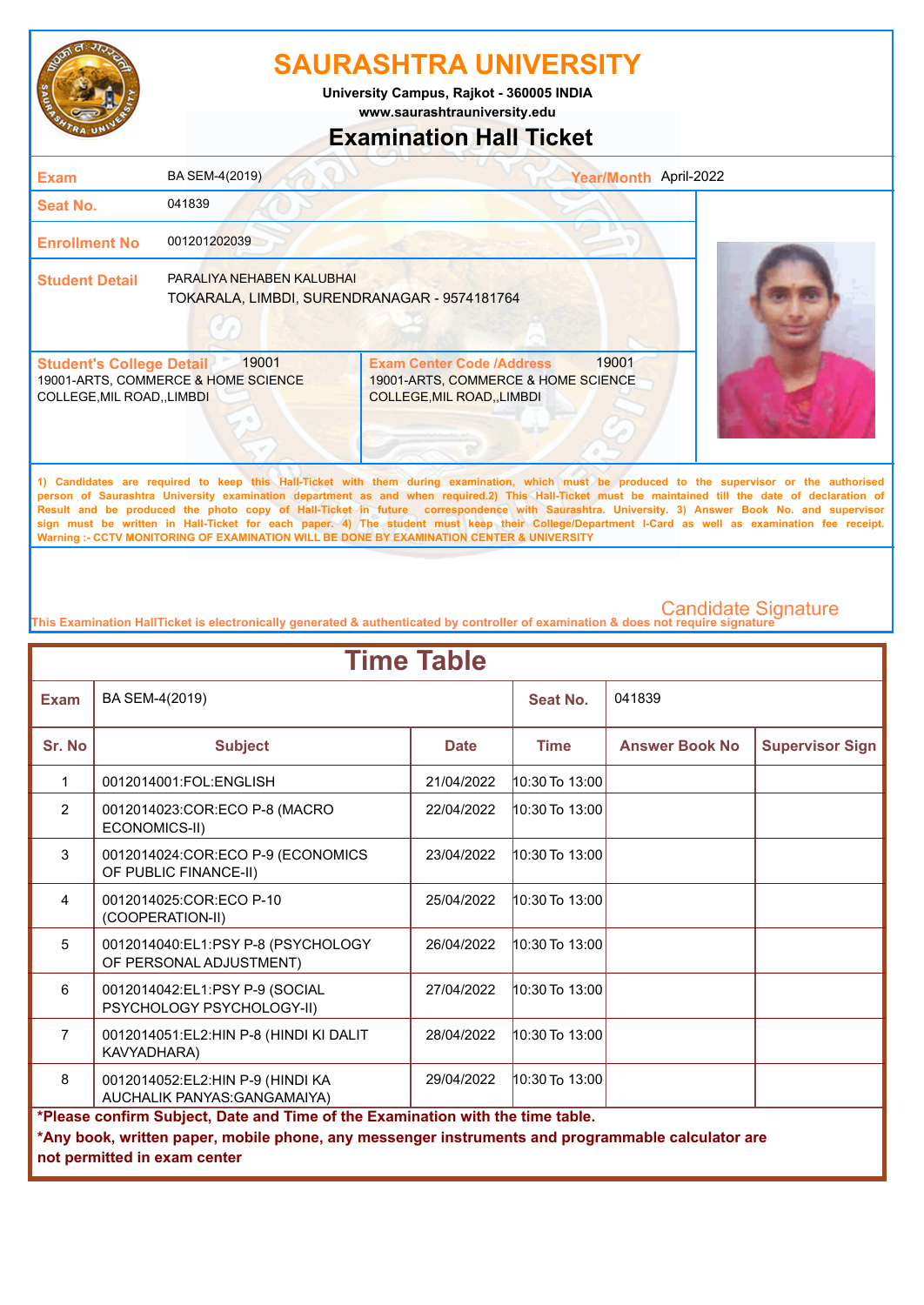

**www.saurashtrauniversity.edu University Campus, Rajkot - 360005 INDIA**

### **Examination Hall Ticket**

| <b>Exam</b>                                                    | BA SEM-4(2019)                                                               |                                                                                                             | Year/Month April-2022 |  |
|----------------------------------------------------------------|------------------------------------------------------------------------------|-------------------------------------------------------------------------------------------------------------|-----------------------|--|
| Seat No.                                                       | 041840                                                                       |                                                                                                             |                       |  |
| <b>Enrollment No</b>                                           | 001201201948                                                                 |                                                                                                             |                       |  |
| <b>Student Detail</b>                                          | CHIHALA POOJABEN DIPAKBHAI<br>NATVARGADH, LIMBDI, SURENDRANAGAR - 9106499495 |                                                                                                             |                       |  |
| <b>Student's College Detail</b><br>COLLEGE, MIL ROAD, , LIMBDI | 19001<br>19001-ARTS, COMMERCE & HOME SCIENCE                                 | <b>Exam Center Code /Address</b><br>19001-ARTS, COMMERCE & HOME SCIENCE<br><b>COLLEGE, MIL ROAD, LIMBDI</b> | 19001                 |  |
|                                                                |                                                                              |                                                                                                             |                       |  |

**1) Candidates are required to keep this Hall-Ticket with them during examination, which must be produced to the supervisor or the authorised person of Saurashtra University examination department as and when required.2) This Hall-Ticket must be maintained till the date of declaration of Result and be produced the photo copy of Hall-Ticket in future correspondence with Saurashtra. University. 3) Answer Book No. and supervisor sign must be written in Hall-Ticket for each paper. 4) The student must keep their College/Department I-Card as well as examination fee receipt. Warning :- CCTV MONITORING OF EXAMINATION WILL BE DONE BY EXAMINATION CENTER & UNIVERSITY**

| <b>Time Table</b> |                                                                                                                                                                                                                     |             |                    |                       |                        |  |
|-------------------|---------------------------------------------------------------------------------------------------------------------------------------------------------------------------------------------------------------------|-------------|--------------------|-----------------------|------------------------|--|
| <b>Exam</b>       | BA SEM-4(2019)                                                                                                                                                                                                      |             | Seat No.           | 041840                |                        |  |
| Sr. No            | <b>Subject</b>                                                                                                                                                                                                      | <b>Date</b> | <b>Time</b>        | <b>Answer Book No</b> | <b>Supervisor Sign</b> |  |
| 1                 | 0012014001:FOL:ENGLISH                                                                                                                                                                                              | 21/04/2022  | $10:30$ To $13:00$ |                       |                        |  |
| $\overline{2}$    | 0012014023:COR:ECO P-8 (MACRO<br>ECONOMICS-II)                                                                                                                                                                      | 22/04/2022  | $10:30$ To $13:00$ |                       |                        |  |
| 3                 | 0012014024: COR: ECO P-9 (ECONOMICS<br>OF PUBLIC FINANCE-II)                                                                                                                                                        | 23/04/2022  | $10:30$ To $13:00$ |                       |                        |  |
| $\overline{4}$    | 0012014025:COR:ECO P-10<br>(COOPERATION-II)                                                                                                                                                                         | 25/04/2022  | $10:30$ To $13:00$ |                       |                        |  |
| 5                 | 0012014040:EL1:PSY P-8 (PSYCHOLOGY<br>OF PERSONAL ADJUSTMENT)                                                                                                                                                       | 26/04/2022  | $10:30$ To $13:00$ |                       |                        |  |
| 6                 | 0012014042:EL1:PSY P-9 (SOCIAL<br>PSYCHOLOGY PSYCHOLOGY-II)                                                                                                                                                         | 27/04/2022  | $10:30$ To $13:00$ |                       |                        |  |
| $\overline{7}$    | 0012014051:EL2:HIN P-8 (HINDI KI DALIT<br>KAVYADHARA)                                                                                                                                                               | 28/04/2022  | $10:30$ To $13:00$ |                       |                        |  |
| 8                 | 0012014052:EL2:HIN P-9 (HINDI KA<br>AUCHALIK PANYAS: GANGAMAIYA)                                                                                                                                                    | 29/04/2022  | $10:30$ To $13:00$ |                       |                        |  |
|                   | *Please confirm Subject, Date and Time of the Examination with the time table.<br>*Any book, written paper, mobile phone, any messenger instruments and programmable calculator are<br>not permitted in exam center |             |                    |                       |                        |  |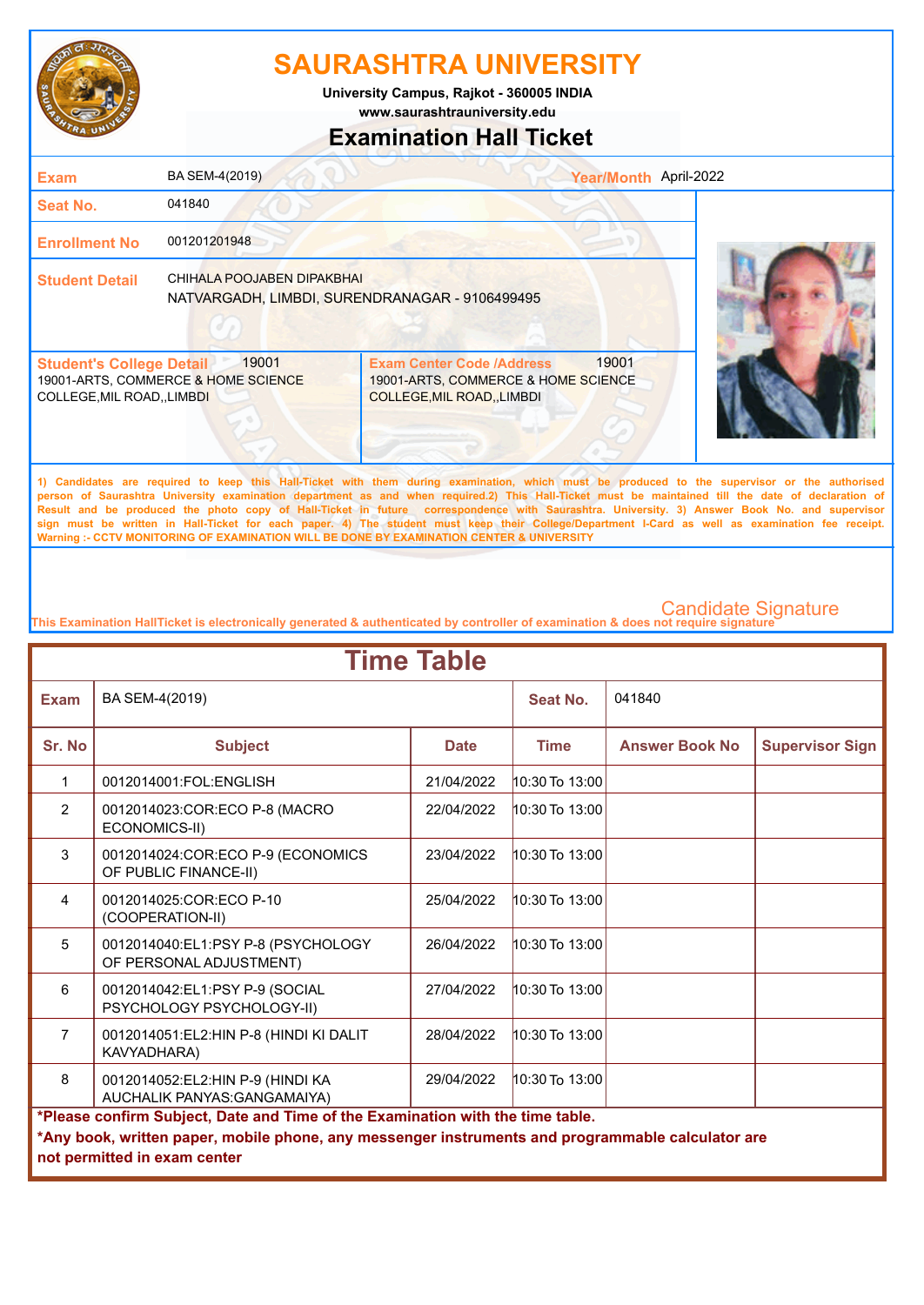

**www.saurashtrauniversity.edu University Campus, Rajkot - 360005 INDIA**

### **Examination Hall Ticket**

| <b>Exam</b>                                                         | BA SEM-4(2019)                                                                                                           |                                                                                                             | Year/Month April-2022 |  |
|---------------------------------------------------------------------|--------------------------------------------------------------------------------------------------------------------------|-------------------------------------------------------------------------------------------------------------|-----------------------|--|
| <b>Seat No.</b>                                                     | 041841                                                                                                                   |                                                                                                             |                       |  |
| <b>Enrollment No</b>                                                | 001201202084                                                                                                             |                                                                                                             |                       |  |
| <b>Student Detail</b>                                               | SOLANKI BHARGAV BHIKHABHAI<br>MOTA VAS<br><b>BEHIND OLD POLICE STATION</b><br>LIMBDI, LIMBDI, SURENDRANAGAR - 7490949309 |                                                                                                             |                       |  |
| <b>Student's College Detail</b><br><b>COLLEGE, MIL ROAD, LIMBDI</b> | 19001<br>19001-ARTS, COMMERCE & HOME SCIENCE                                                                             | <b>Exam Center Code /Address</b><br>19001-ARTS, COMMERCE & HOME SCIENCE<br><b>COLLEGE, MIL ROAD, LIMBDI</b> | 19001                 |  |

**1) Candidates are required to keep this Hall-Ticket with them during examination, which must be produced to the supervisor or the authorised person of Saurashtra University examination department as and when required.2) This Hall-Ticket must be maintained till the date of declaration of Result and be produced the photo copy of Hall-Ticket in future correspondence with Saurashtra. University. 3) Answer Book No. and supervisor sign must be written in Hall-Ticket for each paper. 4) The student must keep their College/Department I-Card as well as examination fee receipt. Warning :- CCTV MONITORING OF EXAMINATION WILL BE DONE BY EXAMINATION CENTER & UNIVERSITY**

| <b>Time Table</b> |                                                                                                                                                                                                                     |             |                    |                       |                        |  |
|-------------------|---------------------------------------------------------------------------------------------------------------------------------------------------------------------------------------------------------------------|-------------|--------------------|-----------------------|------------------------|--|
| <b>Exam</b>       | BA SEM-4(2019)                                                                                                                                                                                                      |             | Seat No.           | 041841                |                        |  |
| Sr. No            | <b>Subject</b>                                                                                                                                                                                                      | <b>Date</b> | <b>Time</b>        | <b>Answer Book No</b> | <b>Supervisor Sign</b> |  |
| 1                 | 0012014001:FOL:ENGLISH                                                                                                                                                                                              | 21/04/2022  | 10:30 To 13:00     |                       |                        |  |
| $\overline{2}$    | 0012014023:COR:ECO P-8 (MACRO<br>ECONOMICS-II)                                                                                                                                                                      | 22/04/2022  | 10:30 To 13:00     |                       |                        |  |
| 3                 | 0012014024: COR: ECO P-9 (ECONOMICS<br>OF PUBLIC FINANCE-II)                                                                                                                                                        | 23/04/2022  | $10:30$ To $13:00$ |                       |                        |  |
| $\overline{4}$    | 0012014025:COR:ECO P-10<br>(COOPERATION-II)                                                                                                                                                                         | 25/04/2022  | $10:30$ To $13:00$ |                       |                        |  |
| 5                 | 0012014040:EL1:PSY P-8 (PSYCHOLOGY<br>OF PERSONAL ADJUSTMENT)                                                                                                                                                       | 26/04/2022  | $10:30$ To $13:00$ |                       |                        |  |
| 6                 | 0012014042:EL1:PSY P-9 (SOCIAL<br>PSYCHOLOGY PSYCHOLOGY-II)                                                                                                                                                         | 27/04/2022  | $10:30$ To $13:00$ |                       |                        |  |
| $\overline{7}$    | 0012014020:EL2:POLI.SCI.P-8 (INDIAN<br><b>GOVERNMENT &amp; POLITICS-2)</b>                                                                                                                                          | 28/04/2022  | 10:30 To 13:00     |                       |                        |  |
| 8                 | 0012014021:EL2:POLI.SCI.P-9 (LOCAL<br><b>GOV.IN INDIA &amp; PANCHAYATI</b>                                                                                                                                          | 29/04/2022  | $10:30$ To $13:00$ |                       |                        |  |
|                   | *Please confirm Subject, Date and Time of the Examination with the time table.<br>*Any book, written paper, mobile phone, any messenger instruments and programmable calculator are<br>not permitted in exam center |             |                    |                       |                        |  |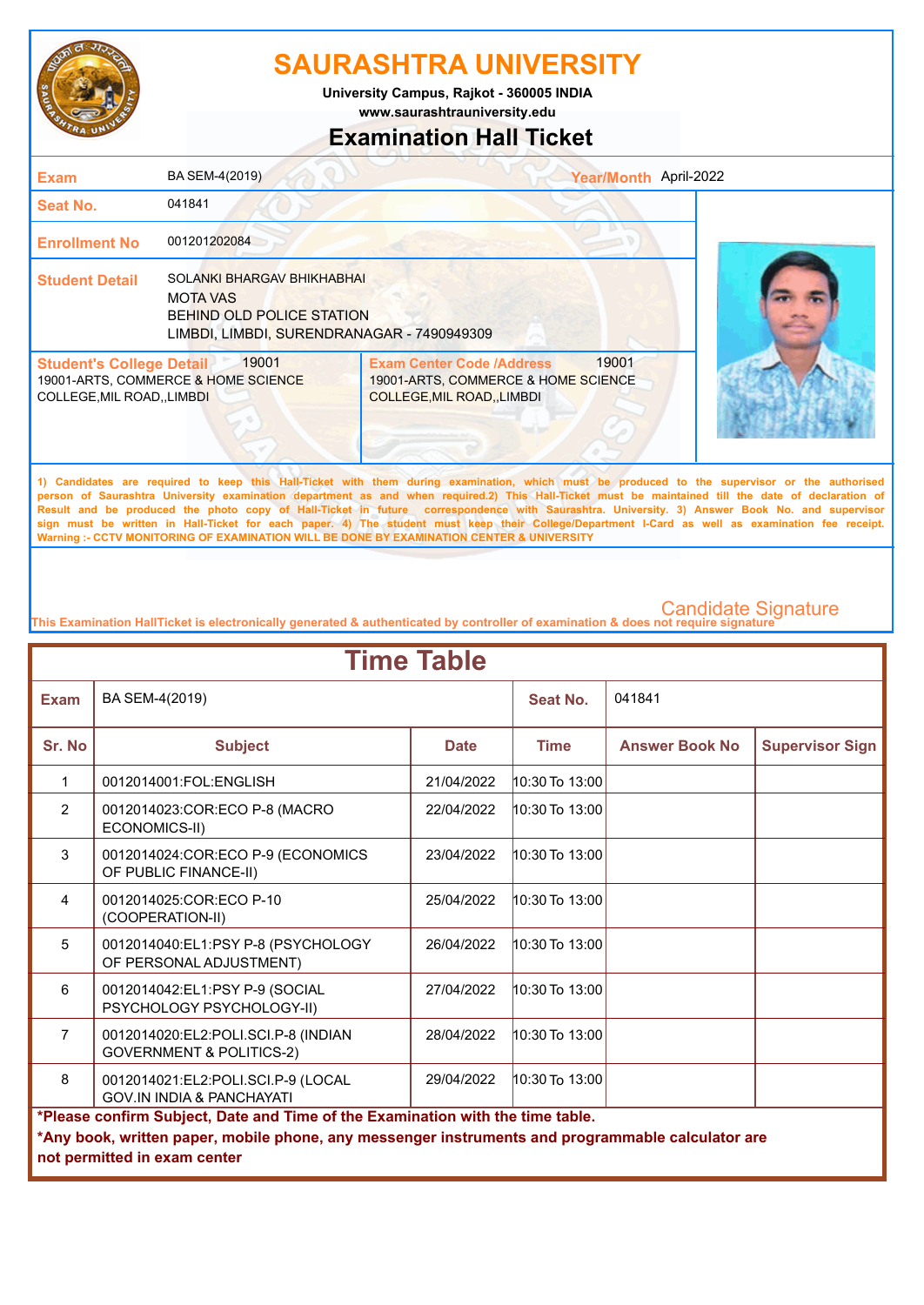

**University Campus, Rajkot - 360005 INDIA**

**www.saurashtrauniversity.edu**

### **Examination Hall Ticket**

| <b>Exam</b>                                                          | BA SEM-4(2019)                                                             |                                                                                                                | Year/Month April-2022 |
|----------------------------------------------------------------------|----------------------------------------------------------------------------|----------------------------------------------------------------------------------------------------------------|-----------------------|
| <b>Seat No.</b>                                                      | 041842                                                                     |                                                                                                                |                       |
| <b>Enrollment No</b>                                                 | 001201202097                                                               |                                                                                                                |                       |
| <b>Student Detail</b>                                                | VADHER RAKESHKUMAR VASHRAMBHAI<br>TAVI, LIMBDI, SURENDRANAGAR - 7041978273 |                                                                                                                |                       |
| <b>Student's College Detail</b><br><b>COLLEGE, MIL ROAD,, LIMBDI</b> | 19001<br>19001-ARTS, COMMERCE & HOME SCIENCE                               | 19001<br><b>Exam Center Code /Address</b><br>19001-ARTS, COMMERCE & HOME SCIENCE<br>COLLEGE, MIL ROAD,, LIMBDI |                       |
|                                                                      |                                                                            |                                                                                                                |                       |

**1) Candidates are required to keep this Hall-Ticket with them during examination, which must be produced to the supervisor or the authorised person of Saurashtra University examination department as and when required.2) This Hall-Ticket must be maintained till the date of declaration of Result and be produced the photo copy of Hall-Ticket in future correspondence with Saurashtra. University. 3) Answer Book No. and supervisor sign must be written in Hall-Ticket for each paper. 4) The student must keep their College/Department I-Card as well as examination fee receipt. Warning :- CCTV MONITORING OF EXAMINATION WILL BE DONE BY EXAMINATION CENTER & UNIVERSITY**

| <b>Time Table</b> |                                                                                                                                                                                                                     |             |                    |                       |                        |  |
|-------------------|---------------------------------------------------------------------------------------------------------------------------------------------------------------------------------------------------------------------|-------------|--------------------|-----------------------|------------------------|--|
| <b>Exam</b>       | BA SEM-4(2019)                                                                                                                                                                                                      |             | <b>Seat No.</b>    | 041842                |                        |  |
| Sr. No            | <b>Subject</b>                                                                                                                                                                                                      | <b>Date</b> | <b>Time</b>        | <b>Answer Book No</b> | <b>Supervisor Sign</b> |  |
| 1                 | 0012014001:FOL:ENGLISH                                                                                                                                                                                              | 21/04/2022  | 10:30 To 13:00     |                       |                        |  |
| $\overline{2}$    | 0012014023:COR:ECO P-8 (MACRO<br>ECONOMICS-II)                                                                                                                                                                      | 22/04/2022  | $10:30$ To $13:00$ |                       |                        |  |
| 3                 | 0012014024:COR:ECO P-9 (ECONOMICS<br>OF PUBLIC FINANCE-II)                                                                                                                                                          | 23/04/2022  | 10:30 To 13:00     |                       |                        |  |
| 4                 | 0012014025:COR:ECO P-10<br>(COOPERATION-II)                                                                                                                                                                         | 25/04/2022  | $10:30$ To $13:00$ |                       |                        |  |
| 5                 | 0012014040:EL1:PSY P-8 (PSYCHOLOGY<br>OF PERSONAL ADJUSTMENT)                                                                                                                                                       | 26/04/2022  | 10:30 To 13:00     |                       |                        |  |
| 6                 | 0012014042:EL1:PSY P-9 (SOCIAL<br>PSYCHOLOGY PSYCHOLOGY-II)                                                                                                                                                         | 27/04/2022  | 10:30 To 13:00     |                       |                        |  |
| $\overline{7}$    | 0012014020:EL2:POLI.SCI.P-8 (INDIAN<br><b>GOVERNMENT &amp; POLITICS-2)</b>                                                                                                                                          | 28/04/2022  | $10:30$ To $13:00$ |                       |                        |  |
| 8                 | 0012014021:EL2:POLI.SCI.P-9 (LOCAL<br><b>GOV.IN INDIA &amp; PANCHAYATI</b>                                                                                                                                          | 29/04/2022  | $10:30$ To $13:00$ |                       |                        |  |
|                   | *Please confirm Subject, Date and Time of the Examination with the time table.<br>*Any book, written paper, mobile phone, any messenger instruments and programmable calculator are<br>not permitted in exam center |             |                    |                       |                        |  |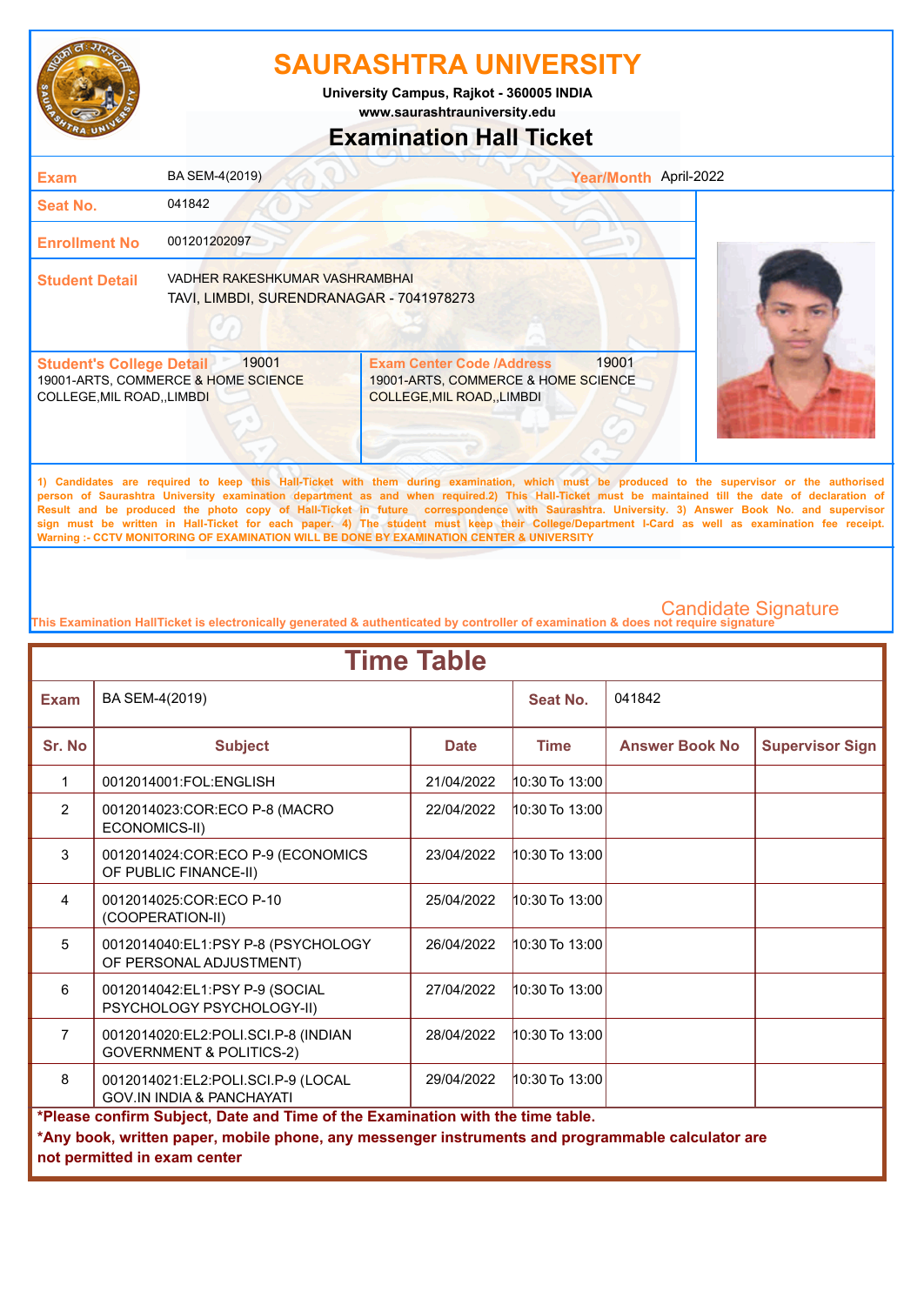

**www.saurashtrauniversity.edu University Campus, Rajkot - 360005 INDIA**

### **Examination Hall Ticket**

| <b>Exam</b>                                                    | BA SEM-4(2019)                                                                      |                                                                                                        | Year/Month April-2022 |                                                                                                                                              |
|----------------------------------------------------------------|-------------------------------------------------------------------------------------|--------------------------------------------------------------------------------------------------------|-----------------------|----------------------------------------------------------------------------------------------------------------------------------------------|
| <b>Seat No.</b>                                                | 041843                                                                              |                                                                                                        |                       |                                                                                                                                              |
| <b>Enrollment No</b>                                           | 001201202094                                                                        |                                                                                                        |                       |                                                                                                                                              |
| <b>Student Detail</b>                                          | VADEKHANIYA GOPALBHAI NARANBHAI<br>NANA TIMBALA, LIMBDI, SURENDRANAGAR - 9081468381 |                                                                                                        |                       |                                                                                                                                              |
| <b>Student's College Detail</b><br>COLLEGE, MIL ROAD, , LIMBDI | 19001<br>19001-ARTS, COMMERCE & HOME SCIENCE                                        | <b>Exam Center Code /Address</b><br>19001-ARTS, COMMERCE & HOME SCIENCE<br>COLLEGE, MIL ROAD, , LIMBDI | 19001                 |                                                                                                                                              |
|                                                                |                                                                                     |                                                                                                        |                       | 1) Candidates are required to keep this Hall-Ticket with them during examination, which must be produced to the supervisor or the authorised |

**person of Saurashtra University examination department as and when required.2) This Hall-Ticket must be maintained till the date of declaration of Result and be produced the photo copy of Hall-Ticket in future correspondence with Saurashtra. University. 3) Answer Book No. and supervisor sign must be written in Hall-Ticket for each paper. 4) The student must keep their College/Department I-Card as well as examination fee receipt. Warning :- CCTV MONITORING OF EXAMINATION WILL BE DONE BY EXAMINATION CENTER & UNIVERSITY**

| <b>Time Table</b> |                                                                                                                                                                                                                     |             |                    |                       |                        |  |
|-------------------|---------------------------------------------------------------------------------------------------------------------------------------------------------------------------------------------------------------------|-------------|--------------------|-----------------------|------------------------|--|
| <b>Exam</b>       | BA SEM-4(2019)                                                                                                                                                                                                      |             | Seat No.           | 041843                |                        |  |
| Sr. No            | <b>Subject</b>                                                                                                                                                                                                      | <b>Date</b> | <b>Time</b>        | <b>Answer Book No</b> | <b>Supervisor Sign</b> |  |
| 1                 | 0012014001:FOL:ENGLISH                                                                                                                                                                                              | 21/04/2022  | 10:30 To 13:00     |                       |                        |  |
| $\overline{2}$    | 0012014006:COR:GUJ P-8<br>(GRANTHKARONO ABHIYASH)                                                                                                                                                                   | 22/04/2022  | 10:30 To 13:00     |                       |                        |  |
| 3                 | 0012014008:COR:GUJ P-9 (ADHYATAN<br>PADHYAKRUTINO ABHIYAS)                                                                                                                                                          | 23/04/2022  | $10:30$ To $13:00$ |                       |                        |  |
| $\overline{4}$    | 0012014010:COR:GUJ P-10<br>(MADHYAKALIN GUJ.SAHITYA ETIHAS)                                                                                                                                                         | 25/04/2022  | $10:30$ To $13:00$ |                       |                        |  |
| 5                 | 0012014040:EL1:PSY P-8 (PSYCHOLOGY<br>OF PERSONAL ADJUSTMENT)                                                                                                                                                       | 26/04/2022  | $10:30$ To $13:00$ |                       |                        |  |
| 6                 | 0012014042:EL1:PSY P-9 (SOCIAL<br>PSYCHOLOGY PSYCHOLOGY-II)                                                                                                                                                         | 27/04/2022  | $10:30$ To $13:00$ |                       |                        |  |
| $\overline{7}$    | 0012014051:EL2:HIN P-8 (HINDI KI DALIT<br>KAVYADHARA)                                                                                                                                                               | 28/04/2022  | $10:30$ To $13:00$ |                       |                        |  |
| 8                 | 0012014052:EL2:HIN P-9 (HINDI KA<br>AUCHALIK PANYAS: GANGAMAIYA)                                                                                                                                                    | 29/04/2022  | 10:30 To 13:00     |                       |                        |  |
|                   | *Please confirm Subject, Date and Time of the Examination with the time table.<br>*Any book, written paper, mobile phone, any messenger instruments and programmable calculator are<br>not permitted in exam center |             |                    |                       |                        |  |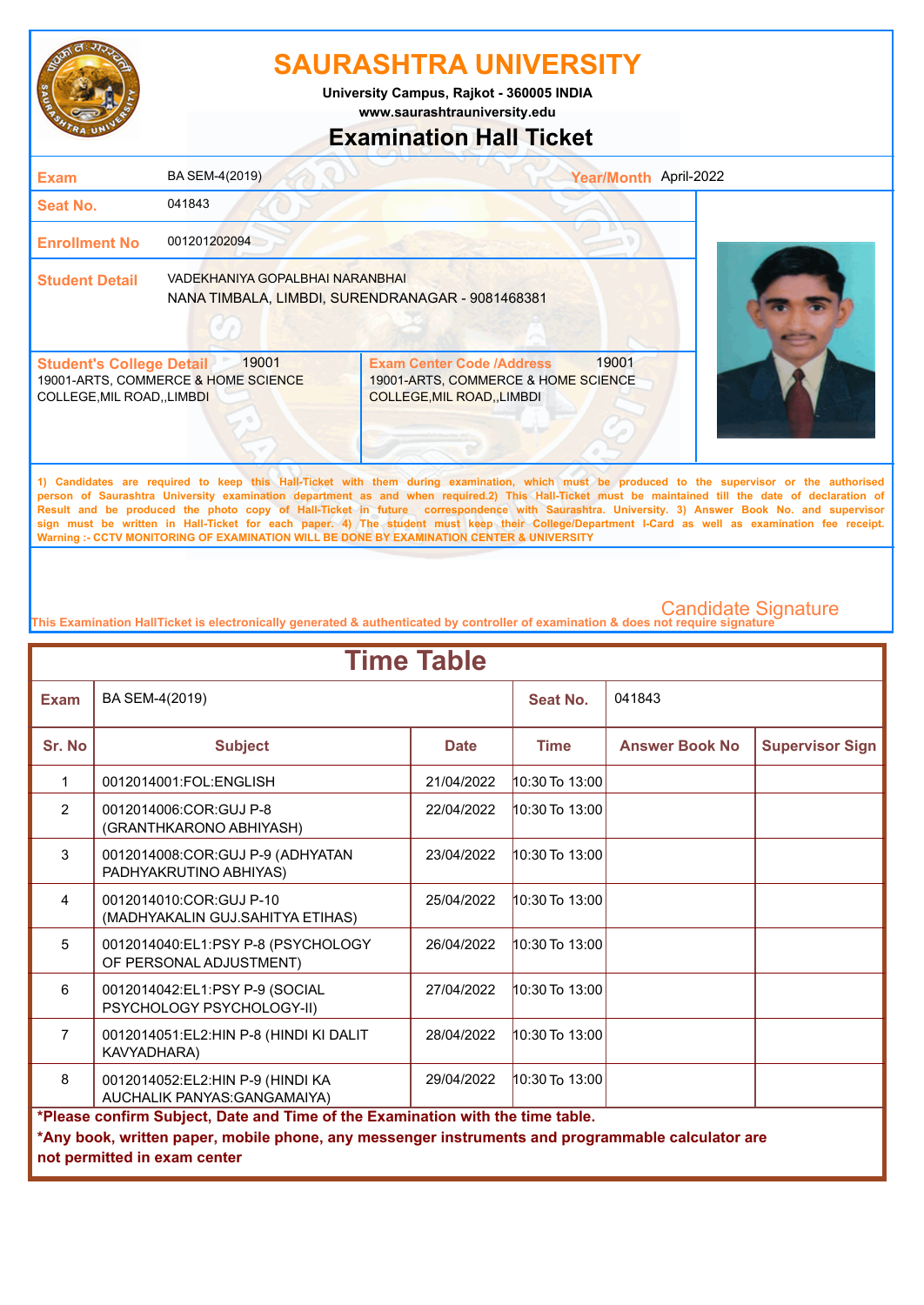

**University Campus, Rajkot - 360005 INDIA**

**www.saurashtrauniversity.edu**

### **Examination Hall Ticket**

| <b>Exam</b>                                                    | BA SEM-4(2019)                                                         |                                                                                                       | Year/Month April-2022 |
|----------------------------------------------------------------|------------------------------------------------------------------------|-------------------------------------------------------------------------------------------------------|-----------------------|
| <b>Seat No.</b>                                                | 041844                                                                 |                                                                                                       |                       |
| <b>Enrollment No</b>                                           | 001201202131                                                           |                                                                                                       |                       |
| <b>Student Detail</b>                                          | ZAPADIYA HANSHA PRAVINBHAI<br>GEDI, LIMBDI, SURENDRANAGAR - 9723700237 |                                                                                                       |                       |
| <b>Student's College Detail</b><br>COLLEGE, MIL ROAD, , LIMBDI | 19001<br>19001-ARTS, COMMERCE & HOME SCIENCE                           | <b>Exam Center Code /Address</b><br>19001-ARTS, COMMERCE & HOME SCIENCE<br>COLLEGE, MIL ROAD,, LIMBDI | 19001                 |

**1) Candidates are required to keep this Hall-Ticket with them during examination, which must be produced to the supervisor or the authorised person of Saurashtra University examination department as and when required.2) This Hall-Ticket must be maintained till the date of declaration of Result and be produced the photo copy of Hall-Ticket in future correspondence with Saurashtra. University. 3) Answer Book No. and supervisor sign must be written in Hall-Ticket for each paper. 4) The student must keep their College/Department I-Card as well as examination fee receipt. Warning :- CCTV MONITORING OF EXAMINATION WILL BE DONE BY EXAMINATION CENTER & UNIVERSITY**

| <b>Time Table</b> |                                                                                                                                                                                                                     |             |                    |                       |                        |  |
|-------------------|---------------------------------------------------------------------------------------------------------------------------------------------------------------------------------------------------------------------|-------------|--------------------|-----------------------|------------------------|--|
| <b>Exam</b>       | BA SEM-4(2019)                                                                                                                                                                                                      |             | Seat No.           | 041844                |                        |  |
| Sr. No            | <b>Subject</b>                                                                                                                                                                                                      | <b>Date</b> | <b>Time</b>        | <b>Answer Book No</b> | <b>Supervisor Sign</b> |  |
| 1                 | 0012014001:FOL:ENGLISH                                                                                                                                                                                              | 21/04/2022  | 10:30 To 13:00     |                       |                        |  |
| $\overline{2}$    | 0012014006:COR:GUJ P-8<br>(GRANTHKARONO ABHIYASH)                                                                                                                                                                   | 22/04/2022  | $10:30$ To $13:00$ |                       |                        |  |
| 3                 | 0012014008:COR:GUJ P-9 (ADHYATAN<br>PADHYAKRUTINO ABHIYAS)                                                                                                                                                          | 23/04/2022  | $10:30$ To $13:00$ |                       |                        |  |
| $\overline{4}$    | 0012014010:COR:GUJ P-10<br>(MADHYAKALIN GUJ.SAHITYA ETIHAS)                                                                                                                                                         | 25/04/2022  | 10:30 To 13:00     |                       |                        |  |
| 5                 | 0012014040:EL1:PSY P-8 (PSYCHOLOGY<br>OF PERSONAL ADJUSTMENT)                                                                                                                                                       | 26/04/2022  | 10:30 To 13:00     |                       |                        |  |
| 6                 | 0012014042:EL1:PSY P-9 (SOCIAL<br>PSYCHOLOGY PSYCHOLOGY-II)                                                                                                                                                         | 27/04/2022  | 10:30 To 13:00     |                       |                        |  |
| $\overline{7}$    | 0012014051:EL2:HIN P-8 (HINDI KI DALIT<br>KAVYADHARA)                                                                                                                                                               | 28/04/2022  | 10:30 To 13:00     |                       |                        |  |
| 8                 | 0012014052:EL2:HIN P-9 (HINDI KA<br>AUCHALIK PANYAS: GANGAMAIYA)                                                                                                                                                    | 29/04/2022  | $10:30$ To $13:00$ |                       |                        |  |
|                   | *Please confirm Subject, Date and Time of the Examination with the time table.<br>*Any book, written paper, mobile phone, any messenger instruments and programmable calculator are<br>not permitted in exam center |             |                    |                       |                        |  |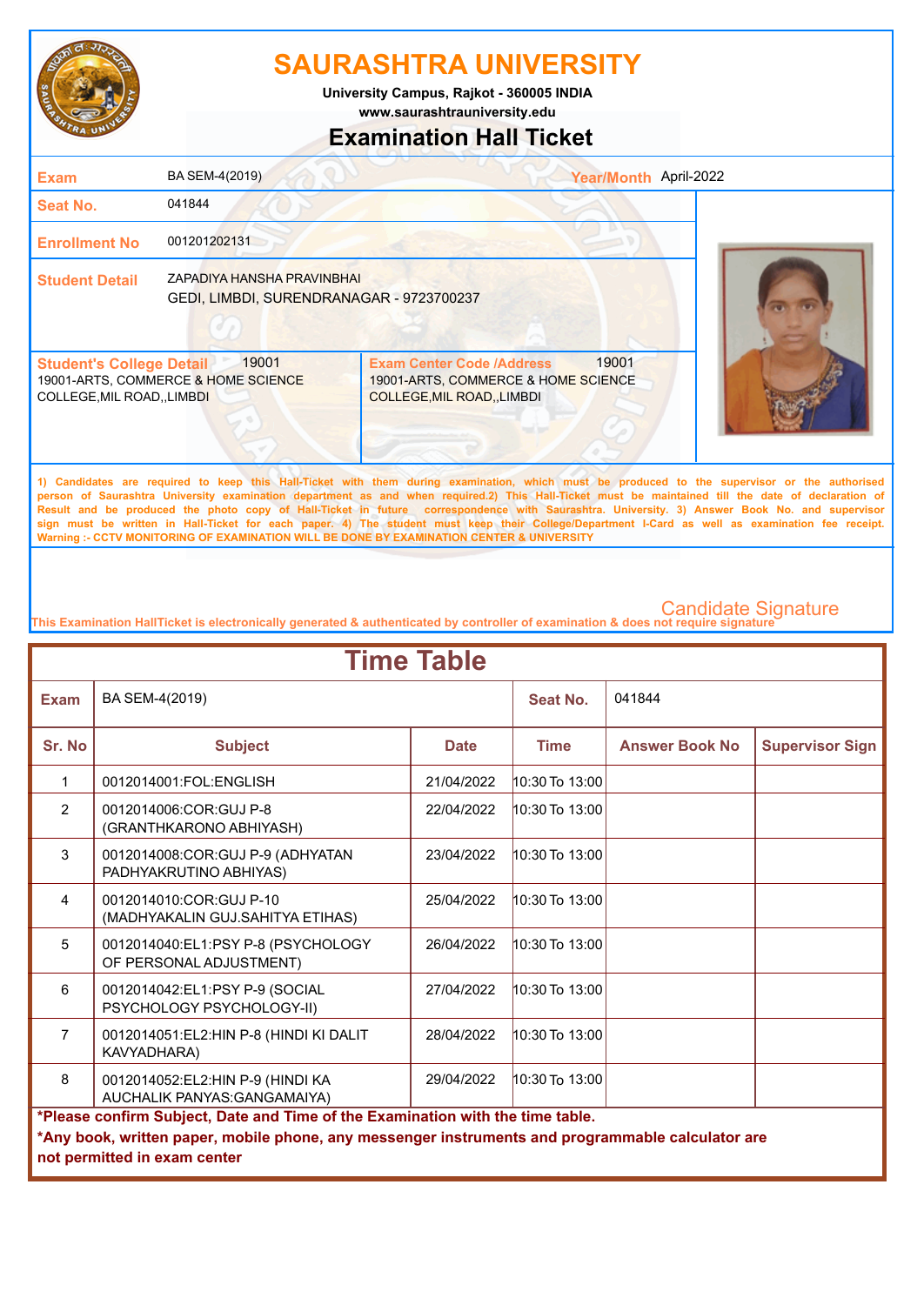

**www.saurashtrauniversity.edu University Campus, Rajkot - 360005 INDIA**

### **Examination Hall Ticket**

| <b>Exam</b>                                                    | BA SEM-4(2019)                                                                                                              |                                                                                                                                             | Year/Month April-2022 |  |
|----------------------------------------------------------------|-----------------------------------------------------------------------------------------------------------------------------|---------------------------------------------------------------------------------------------------------------------------------------------|-----------------------|--|
| <b>Seat No.</b>                                                | 041845                                                                                                                      |                                                                                                                                             |                       |  |
| <b>Enrollment No</b>                                           | 001201201986                                                                                                                |                                                                                                                                             |                       |  |
| <b>Student Detail</b>                                          | JOGRANA HITESHBHAI RATNABHAI<br>NEAR KABIR ASHRAM ROAD<br><b>BHARVAD NESH</b><br>LIMBDI, LIMBDI, SURENDRANAGAR - 9016332626 |                                                                                                                                             |                       |  |
| <b>Student's College Detail</b><br>COLLEGE, MIL ROAD, , LIMBDI | 19001<br>19001-ARTS, COMMERCE & HOME SCIENCE                                                                                | <b>Exam Center Code /Address</b><br>19001-ARTS, COMMERCE & HOME SCIENCE<br><b>COLLEGE, MIL ROAD, , LIMBDI</b>                               | 19001                 |  |
|                                                                |                                                                                                                             | 1) Candidates are required to keep this Hall-Ticket with them during examination which must be produced to the supervisor or the authorised |                       |  |

**1) Candidates are required to keep this Hall-Ticket with them during examination, which must be produced to the supervisor or the authorised person of Saurashtra University examination department as and when required.2) This Hall-Ticket must be maintained till the date of declaration of Result and be produced the photo copy of Hall-Ticket in future correspondence with Saurashtra. University. 3) Answer Book No. and supervisor sign must be written in Hall-Ticket for each paper. 4) The student must keep their College/Department I-Card as well as examination fee receipt. Warning :- CCTV MONITORING OF EXAMINATION WILL BE DONE BY EXAMINATION CENTER & UNIVERSITY**

|                | <b>Time Table</b>                                                                                                                                                                                                   |             |                    |                       |                        |  |  |
|----------------|---------------------------------------------------------------------------------------------------------------------------------------------------------------------------------------------------------------------|-------------|--------------------|-----------------------|------------------------|--|--|
| <b>Exam</b>    | BA SEM-4(2019)                                                                                                                                                                                                      |             | Seat No.           | 041845                |                        |  |  |
| Sr. No         | <b>Subject</b>                                                                                                                                                                                                      | <b>Date</b> | <b>Time</b>        | <b>Answer Book No</b> | <b>Supervisor Sign</b> |  |  |
| 1              | 0012014001:FOL:ENGLISH                                                                                                                                                                                              | 21/04/2022  | 10:30 To 13:00     |                       |                        |  |  |
| $\overline{2}$ | 0012014006:COR:GUJ P-8<br>(GRANTHKARONO ABHIYASH)                                                                                                                                                                   | 22/04/2022  | $10:30$ To $13:00$ |                       |                        |  |  |
| 3              | 0012014008:COR:GUJ P-9 (ADHYATAN<br>PADHYAKRUTINO ABHIYAS)                                                                                                                                                          | 23/04/2022  | $10:30$ To $13:00$ |                       |                        |  |  |
| $\overline{4}$ | 0012014010:COR:GUJ P-10<br>(MADHYAKALIN GUJ.SAHITYA ETIHAS)                                                                                                                                                         | 25/04/2022  | 10:30 To 13:00     |                       |                        |  |  |
| 5              | 0012014040:EL1:PSY P-8 (PSYCHOLOGY<br>OF PERSONAL ADJUSTMENT)                                                                                                                                                       | 26/04/2022  | 10:30 To 13:00     |                       |                        |  |  |
| 6              | 0012014042:EL1:PSY P-9 (SOCIAL<br>PSYCHOLOGY PSYCHOLOGY-II)                                                                                                                                                         | 27/04/2022  | 10:30 To 13:00     |                       |                        |  |  |
| $\overline{7}$ | 0012014051:EL2:HIN P-8 (HINDI KI DALIT<br>KAVYADHARA)                                                                                                                                                               | 28/04/2022  | 10:30 To 13:00     |                       |                        |  |  |
| 8              | $10:30$ To $13:00$<br>0012014052:EL2:HIN P-9 (HINDI KA<br>29/04/2022<br>AUCHALIK PANYAS: GANGAMAIYA)                                                                                                                |             |                    |                       |                        |  |  |
|                | *Please confirm Subject, Date and Time of the Examination with the time table.<br>*Any book, written paper, mobile phone, any messenger instruments and programmable calculator are<br>not permitted in exam center |             |                    |                       |                        |  |  |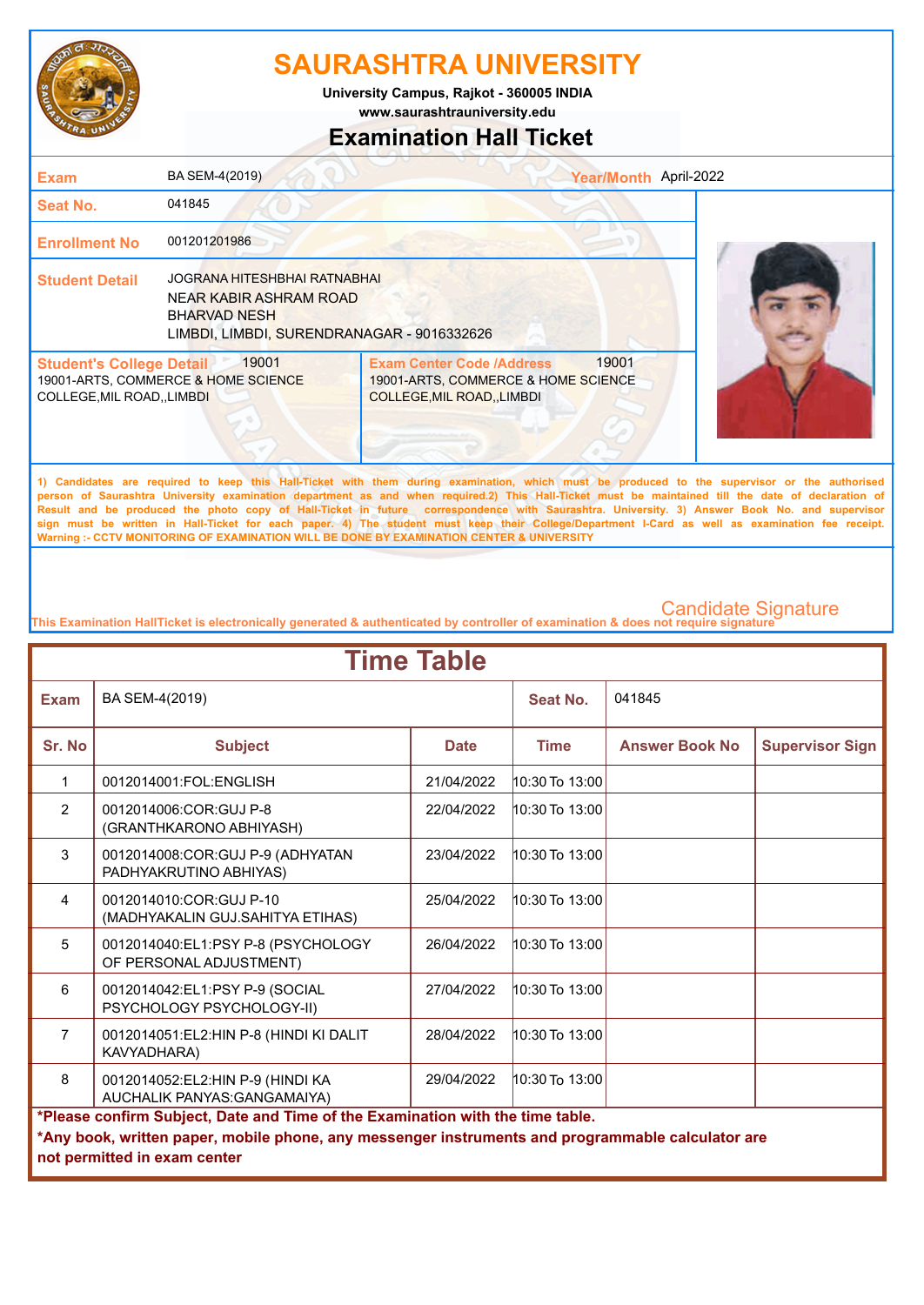

**www.saurashtrauniversity.edu University Campus, Rajkot - 360005 INDIA**

# **Examination Hall Ticket**

| <b>Exam</b>                                                    | BA SEM-4(2019)                                                                   |                                                                                                                                              | Year/Month April-2022 |  |
|----------------------------------------------------------------|----------------------------------------------------------------------------------|----------------------------------------------------------------------------------------------------------------------------------------------|-----------------------|--|
| Seat No.                                                       | 041846                                                                           |                                                                                                                                              |                       |  |
| <b>Enrollment No</b>                                           | 001201201935                                                                     |                                                                                                                                              |                       |  |
| <b>Student Detail</b>                                          | <b>BAVALIYA KRUPALIBEN DILIPBHAI</b><br>GEDI, LIMBDI, SURENDRANAGAR - 8849990959 |                                                                                                                                              |                       |  |
| <b>Student's College Detail</b><br>COLLEGE, MIL ROAD, , LIMBDI | 19001<br>19001-ARTS, COMMERCE & HOME SCIENCE                                     | <b>Exam Center Code /Address</b><br>19001-ARTS, COMMERCE & HOME SCIENCE<br><b>COLLEGE, MIL ROAD, LIMBDI</b>                                  | 19001                 |  |
|                                                                |                                                                                  | 1) Candidates are required to keep this Hall-Ticket with them during examination, which must be produced to the supervisor or the authorised |                       |  |

**person of Saurashtra University examination department as and when required.2) This Hall-Ticket must be maintained till the date of declaration of Result and be produced the photo copy of Hall-Ticket in future correspondence with Saurashtra. University. 3) Answer Book No. and supervisor sign must be written in Hall-Ticket for each paper. 4) The student must keep their College/Department I-Card as well as examination fee receipt. Warning :- CCTV MONITORING OF EXAMINATION WILL BE DONE BY EXAMINATION CENTER & UNIVERSITY**

| <b>Time Table</b> |                                                                                                                                                                                                                     |             |                    |                       |                        |  |
|-------------------|---------------------------------------------------------------------------------------------------------------------------------------------------------------------------------------------------------------------|-------------|--------------------|-----------------------|------------------------|--|
| <b>Exam</b>       | BA SEM-4(2019)                                                                                                                                                                                                      |             | Seat No.           | 041846                |                        |  |
| Sr. No            | <b>Subject</b>                                                                                                                                                                                                      | <b>Date</b> | <b>Time</b>        | <b>Answer Book No</b> | <b>Supervisor Sign</b> |  |
| 1                 | 0012014001:FOL:ENGLISH                                                                                                                                                                                              | 21/04/2022  | 10:30 To 13:00     |                       |                        |  |
| $\overline{2}$    | 0012014006:COR:GUJ P-8<br>(GRANTHKARONO ABHIYASH)                                                                                                                                                                   | 22/04/2022  | $10:30$ To $13:00$ |                       |                        |  |
| 3                 | 0012014008:COR:GUJ P-9 (ADHYATAN<br>PADHYAKRUTINO ABHIYAS)                                                                                                                                                          | 23/04/2022  | $10:30$ To $13:00$ |                       |                        |  |
| $\overline{4}$    | 0012014010:COR:GUJ P-10<br>(MADHYAKALIN GUJ.SAHITYA ETIHAS)                                                                                                                                                         | 25/04/2022  | $10:30$ To $13:00$ |                       |                        |  |
| 5                 | 0012014040:EL1:PSY P-8 (PSYCHOLOGY<br>OF PERSONAL ADJUSTMENT)                                                                                                                                                       | 26/04/2022  | $10:30$ To $13:00$ |                       |                        |  |
| 6                 | 0012014042:EL1:PSY P-9 (SOCIAL<br>PSYCHOLOGY PSYCHOLOGY-II)                                                                                                                                                         | 27/04/2022  | $10:30$ To $13:00$ |                       |                        |  |
| $\overline{7}$    | 0012014051:EL2:HIN P-8 (HINDI KI DALIT<br>KAVYADHARA)                                                                                                                                                               | 28/04/2022  | $10:30$ To $13:00$ |                       |                        |  |
| 8                 | 0012014052:EL2:HIN P-9 (HINDI KA<br>AUCHALIK PANYAS: GANGAMAIYA)                                                                                                                                                    | 29/04/2022  | $10:30$ To $13:00$ |                       |                        |  |
|                   | *Please confirm Subject, Date and Time of the Examination with the time table.<br>*Any book, written paper, mobile phone, any messenger instruments and programmable calculator are<br>not permitted in exam center |             |                    |                       |                        |  |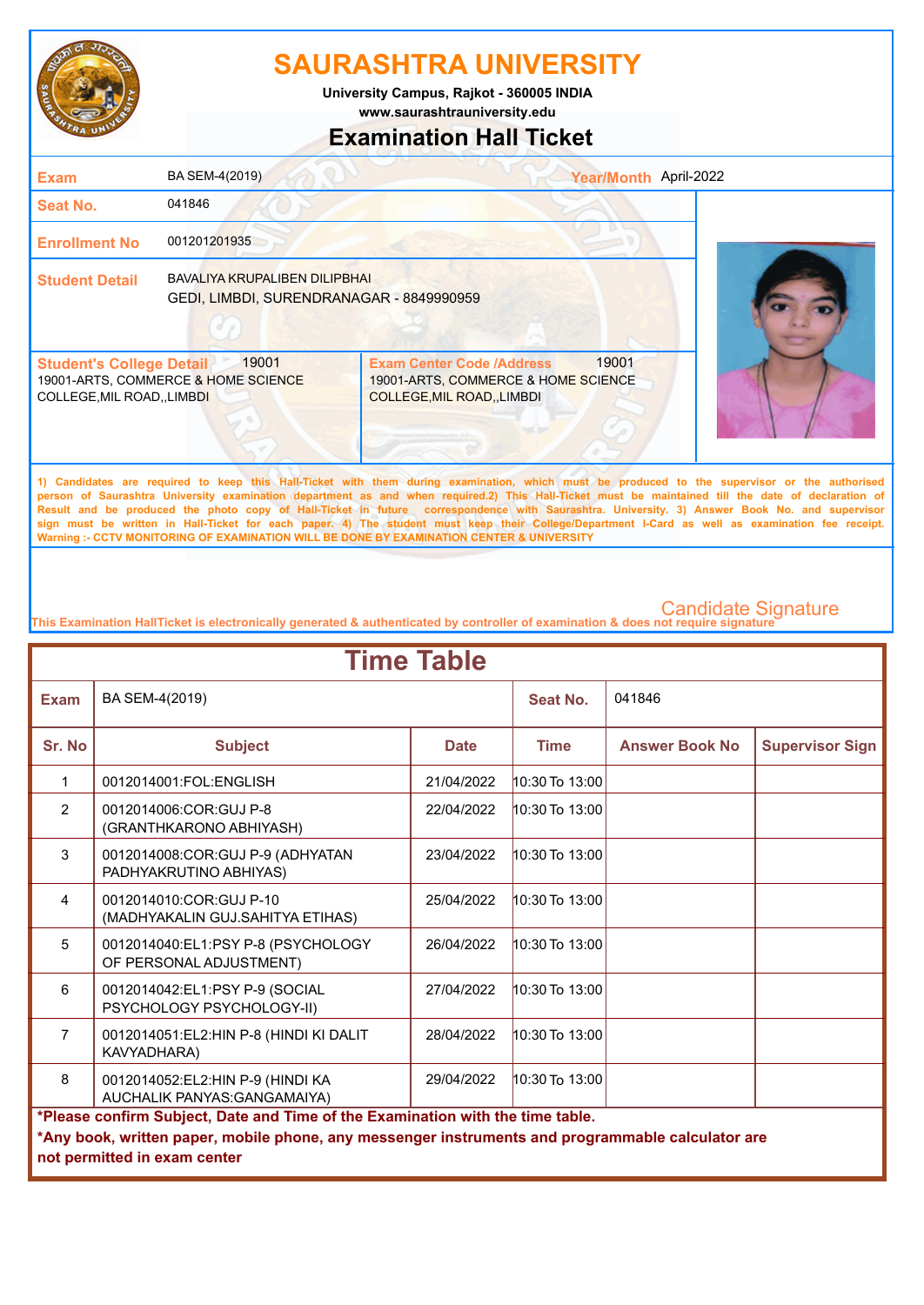

**University Campus, Rajkot - 360005 INDIA**

**www.saurashtrauniversity.edu**

### **Examination Hall Ticket**

| <b>Exam</b>                                                          | BA SEM-4(2019)                                                                 |                                                                                                        | Year/Month April-2022 |
|----------------------------------------------------------------------|--------------------------------------------------------------------------------|--------------------------------------------------------------------------------------------------------|-----------------------|
| <b>Seat No.</b>                                                      | 041847                                                                         |                                                                                                        |                       |
| <b>Enrollment No</b>                                                 | 001201202119                                                                   |                                                                                                        |                       |
| <b>Student Detail</b>                                                | <b>ZALA MAHIPALSINH NIRUBHA</b><br>LALIYAD, LIMBDI, SURENDRANAGAR - 6353853600 |                                                                                                        |                       |
| <b>Student's College Detail</b><br><b>COLLEGE, MIL ROAD,, LIMBDI</b> | 19001<br>19001-ARTS, COMMERCE & HOME SCIENCE                                   | <b>Exam Center Code /Address</b><br>19001-ARTS, COMMERCE & HOME SCIENCE<br>COLLEGE, MIL ROAD, , LIMBDI | 19001                 |

**1) Candidates are required to keep this Hall-Ticket with them during examination, which must be produced to the supervisor or the authorised person of Saurashtra University examination department as and when required.2) This Hall-Ticket must be maintained till the date of declaration of Result and be produced the photo copy of Hall-Ticket in future correspondence with Saurashtra. University. 3) Answer Book No. and supervisor sign must be written in Hall-Ticket for each paper. 4) The student must keep their College/Department I-Card as well as examination fee receipt. Warning :- CCTV MONITORING OF EXAMINATION WILL BE DONE BY EXAMINATION CENTER & UNIVERSITY**

| <b>Time Table</b> |                                                                                                                                                                                                                     |             |                    |                       |                        |  |
|-------------------|---------------------------------------------------------------------------------------------------------------------------------------------------------------------------------------------------------------------|-------------|--------------------|-----------------------|------------------------|--|
| <b>Exam</b>       | BA SEM-4(2019)                                                                                                                                                                                                      |             | Seat No.           | 041847                |                        |  |
| Sr. No            | <b>Subject</b>                                                                                                                                                                                                      | <b>Date</b> | <b>Time</b>        | <b>Answer Book No</b> | <b>Supervisor Sign</b> |  |
| 1                 | 0012014001:FOL:ENGLISH                                                                                                                                                                                              | 21/04/2022  | 10:30 To 13:00     |                       |                        |  |
| $\overline{2}$    | 0012014006:COR:GUJ P-8<br>(GRANTHKARONO ABHIYASH)                                                                                                                                                                   | 22/04/2022  | 10:30 To 13:00     |                       |                        |  |
| 3                 | 0012014008:COR:GUJ P-9 (ADHYATAN<br>PADHYAKRUTINO ABHIYAS)                                                                                                                                                          | 23/04/2022  | $10:30$ To $13:00$ |                       |                        |  |
| $\overline{4}$    | 0012014010:COR:GUJ P-10<br>(MADHYAKALIN GUJ.SAHITYA ETIHAS)                                                                                                                                                         | 25/04/2022  | $10:30$ To $13:00$ |                       |                        |  |
| 5                 | 0012014040:EL1:PSY P-8 (PSYCHOLOGY<br>OF PERSONAL ADJUSTMENT)                                                                                                                                                       | 26/04/2022  | $10:30$ To $13:00$ |                       |                        |  |
| 6                 | 0012014042:EL1:PSY P-9 (SOCIAL<br>PSYCHOLOGY PSYCHOLOGY-II)                                                                                                                                                         | 27/04/2022  | 10:30 To 13:00     |                       |                        |  |
| $\overline{7}$    | 0012014051:EL2:HIN P-8 (HINDI KI DALIT<br>KAVYADHARA)                                                                                                                                                               | 28/04/2022  | $10:30$ To $13:00$ |                       |                        |  |
| 8                 | 10:30 To 13:00<br>0012014052:EL2:HIN P-9 (HINDI KA<br>29/04/2022<br>AUCHALIK PANYAS: GANGAMAIYA)                                                                                                                    |             |                    |                       |                        |  |
|                   | *Please confirm Subject, Date and Time of the Examination with the time table.<br>*Any book, written paper, mobile phone, any messenger instruments and programmable calculator are<br>not permitted in exam center |             |                    |                       |                        |  |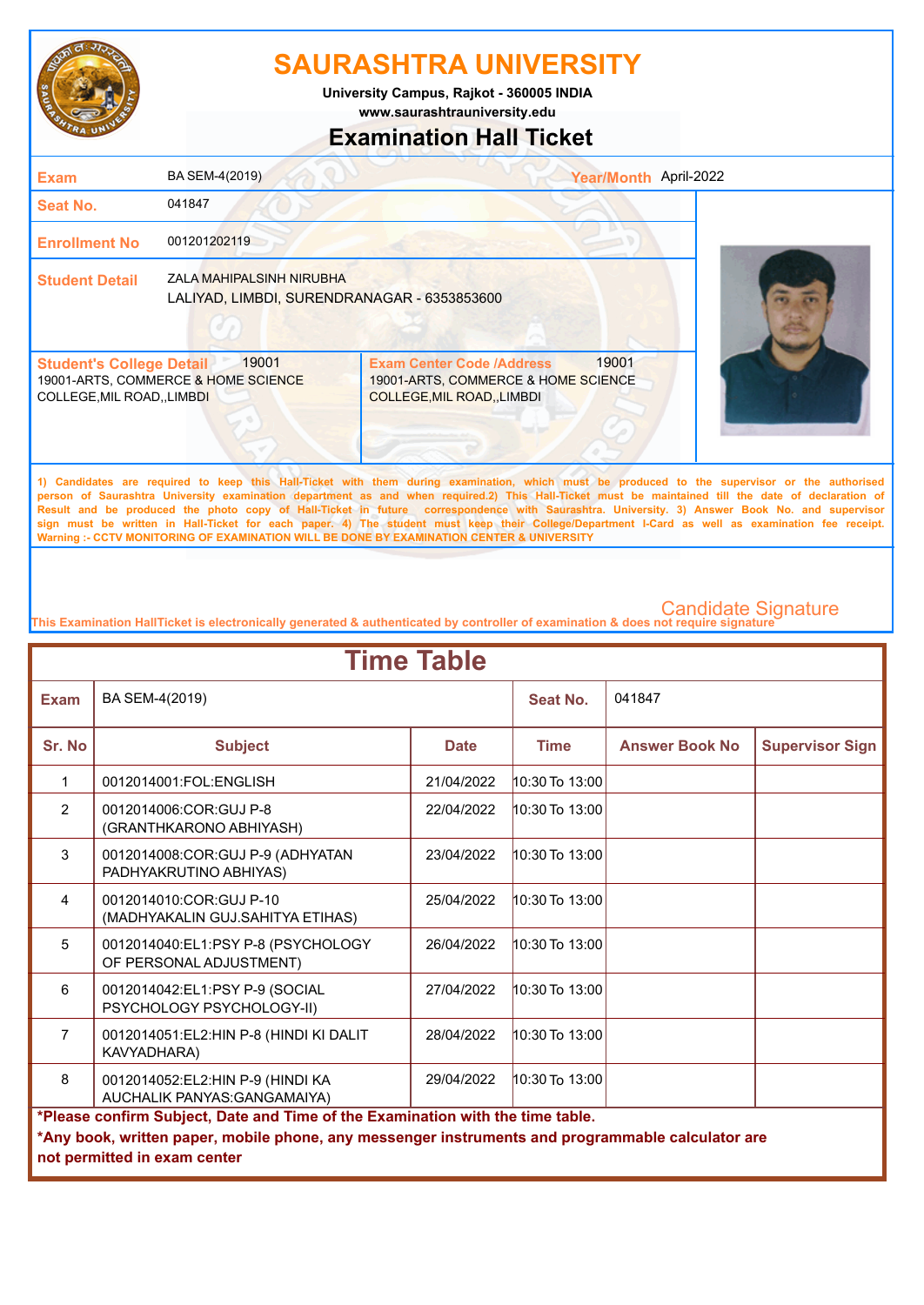

**www.saurashtrauniversity.edu University Campus, Rajkot - 360005 INDIA**

### **Examination Hall Ticket**

| <b>Exam</b>                                                    | BA SEM-4(2019)                                                            |                                                                                                             | Year/Month April-2022 |
|----------------------------------------------------------------|---------------------------------------------------------------------------|-------------------------------------------------------------------------------------------------------------|-----------------------|
| <b>Seat No.</b>                                                | 041848                                                                    |                                                                                                             |                       |
| <b>Enrollment No</b>                                           | 001201202082                                                              |                                                                                                             |                       |
| <b>Student Detail</b>                                          | SINDHAV MAYURKUMAR JIVABHAI<br>LIMBDI, LIMBDI, SURENDRANAGAR - 9313598635 |                                                                                                             |                       |
| <b>Student's College Detail</b><br>COLLEGE, MIL ROAD, , LIMBDI | 19001<br>19001-ARTS, COMMERCE & HOME SCIENCE                              | <b>Exam Center Code /Address</b><br>19001-ARTS, COMMERCE & HOME SCIENCE<br><b>COLLEGE, MIL ROAD, LIMBDI</b> | 19001                 |
|                                                                |                                                                           |                                                                                                             |                       |

**1) Candidates are required to keep this Hall-Ticket with them during examination, which must be produced to the supervisor or the authorised person of Saurashtra University examination department as and when required.2) This Hall-Ticket must be maintained till the date of declaration of Result and be produced the photo copy of Hall-Ticket in future correspondence with Saurashtra. University. 3) Answer Book No. and supervisor sign must be written in Hall-Ticket for each paper. 4) The student must keep their College/Department I-Card as well as examination fee receipt. Warning :- CCTV MONITORING OF EXAMINATION WILL BE DONE BY EXAMINATION CENTER & UNIVERSITY**

| <b>Time Table</b> |                                                                                                                                                                                                                     |             |                    |                       |                        |  |
|-------------------|---------------------------------------------------------------------------------------------------------------------------------------------------------------------------------------------------------------------|-------------|--------------------|-----------------------|------------------------|--|
| <b>Exam</b>       | BA SEM-4(2019)                                                                                                                                                                                                      |             | Seat No.           | 041848                |                        |  |
| Sr. No            | <b>Subject</b>                                                                                                                                                                                                      | <b>Date</b> | <b>Time</b>        | <b>Answer Book No</b> | <b>Supervisor Sign</b> |  |
| 1                 | 0012014001:FOL:ENGLISH                                                                                                                                                                                              | 21/04/2022  | 10:30 To 13:00     |                       |                        |  |
| $\overline{2}$    | 0012014006:COR:GUJ P-8<br>(GRANTHKARONO ABHIYASH)                                                                                                                                                                   | 22/04/2022  | $10:30$ To $13:00$ |                       |                        |  |
| 3                 | 0012014008:COR:GUJ P-9 (ADHYATAN<br>PADHYAKRUTINO ABHIYAS)                                                                                                                                                          | 23/04/2022  | $10:30$ To $13:00$ |                       |                        |  |
| $\overline{4}$    | 0012014010:COR:GUJ P-10<br>(MADHYAKALIN GUJ.SAHITYA ETIHAS)                                                                                                                                                         | 25/04/2022  | 10:30 To 13:00     |                       |                        |  |
| 5                 | 0012014040:EL1:PSY P-8 (PSYCHOLOGY<br>OF PERSONAL ADJUSTMENT)                                                                                                                                                       | 26/04/2022  | $10:30$ To $13:00$ |                       |                        |  |
| 6                 | 0012014042:EL1:PSY P-9 (SOCIAL<br>PSYCHOLOGY PSYCHOLOGY-II)                                                                                                                                                         | 27/04/2022  | 10:30 To 13:00     |                       |                        |  |
| $\overline{7}$    | 0012014051:EL2:HIN P-8 (HINDI KI DALIT<br>KAVYADHARA)                                                                                                                                                               | 28/04/2022  | $10:30$ To $13:00$ |                       |                        |  |
| 8                 | 0012014052:EL2:HIN P-9 (HINDI KA<br>AUCHALIK PANYAS: GANGAMAIYA)                                                                                                                                                    | 29/04/2022  | 10:30 To 13:00     |                       |                        |  |
|                   | *Please confirm Subject, Date and Time of the Examination with the time table.<br>*Any book, written paper, mobile phone, any messenger instruments and programmable calculator are<br>not permitted in exam center |             |                    |                       |                        |  |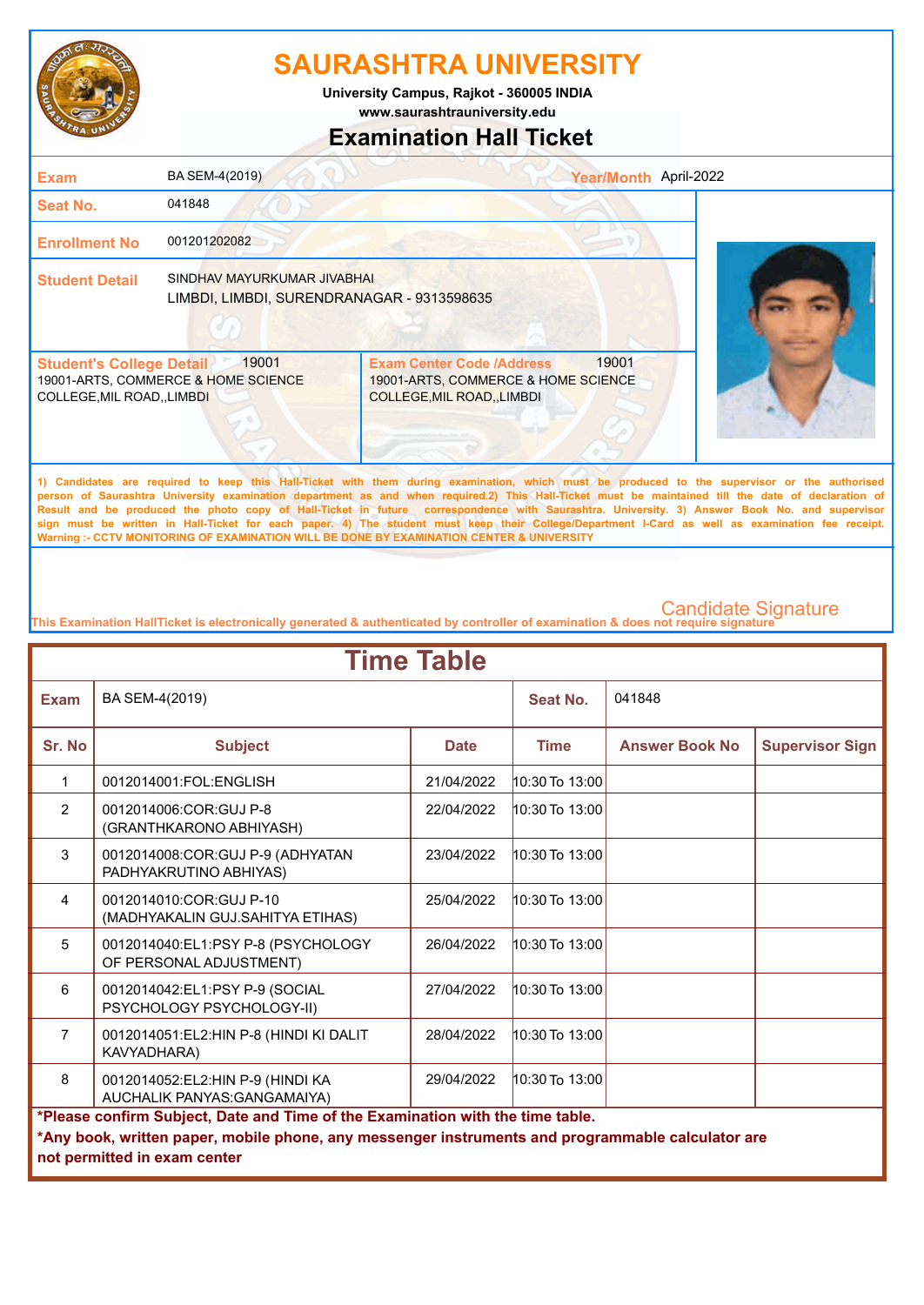

**www.saurashtrauniversity.edu University Campus, Rajkot - 360005 INDIA**

### **Examination Hall Ticket**

| <b>Exam</b>                                                    | BA SEM-4(2019)                                                                                                                       |                                                                                                                                                                                                                                                                                                    | Year/Month April-2022 |  |
|----------------------------------------------------------------|--------------------------------------------------------------------------------------------------------------------------------------|----------------------------------------------------------------------------------------------------------------------------------------------------------------------------------------------------------------------------------------------------------------------------------------------------|-----------------------|--|
| Seat No.                                                       | 041849                                                                                                                               |                                                                                                                                                                                                                                                                                                    |                       |  |
| <b>Enrollment No</b>                                           | 001201202049                                                                                                                         |                                                                                                                                                                                                                                                                                                    |                       |  |
| <b>Student Detail</b>                                          | PARMAR NIRUBEN MUKESHBHAI<br>SHREEJEE NAGAR SOCIETY<br><b>BEHIND AVADHPURI SOCIETY</b><br>LIMBDI, LIMBDI, SURENDRANAGAR - 8320407560 |                                                                                                                                                                                                                                                                                                    |                       |  |
| <b>Student's College Detail</b><br>COLLEGE, MIL ROAD, , LIMBDI | 19001<br>19001-ARTS, COMMERCE & HOME SCIENCE                                                                                         | <b>Exam Center Code /Address</b><br>19001-ARTS, COMMERCE & HOME SCIENCE<br><b>COLLEGE, MIL ROAD, , LIMBDI</b>                                                                                                                                                                                      | 19001                 |  |
|                                                                |                                                                                                                                      | 1) Candidates are required to keep this Hall-Ticket with them during examination, which must be produced to the supervisor or the authorised<br>person of Saurashtra University examination department as and when required 2) This Hall-Ticket must be maintained till the date of declaration of |                       |  |

**person of Saurashtra University examination department as and when required.2) This Hall-Ticket must be maintained till the date of declaration of Result and be produced the photo copy of Hall-Ticket in future correspondence with Saurashtra. University. 3) Answer Book No. and supervisor sign must be written in Hall-Ticket for each paper. 4) The student must keep their College/Department I-Card as well as examination fee receipt. Warning :- CCTV MONITORING OF EXAMINATION WILL BE DONE BY EXAMINATION CENTER & UNIVERSITY**

| <b>Time Table</b> |                                                                                                                                                                                                                     |             |                    |                       |                        |  |
|-------------------|---------------------------------------------------------------------------------------------------------------------------------------------------------------------------------------------------------------------|-------------|--------------------|-----------------------|------------------------|--|
| <b>Exam</b>       | BA SEM-4(2019)                                                                                                                                                                                                      |             | Seat No.           | 041849                |                        |  |
| Sr. No            | <b>Subject</b>                                                                                                                                                                                                      | <b>Date</b> | <b>Time</b>        | <b>Answer Book No</b> | <b>Supervisor Sign</b> |  |
| 1                 | 0012014001:FOL:ENGLISH                                                                                                                                                                                              | 21/04/2022  | 10:30 To 13:00     |                       |                        |  |
| $\overline{2}$    | 0012014006:COR:GUJ P-8<br>(GRANTHKARONO ABHIYASH)                                                                                                                                                                   | 22/04/2022  | $10:30$ To $13:00$ |                       |                        |  |
| 3                 | 0012014008:COR:GUJ P-9 (ADHYATAN<br>PADHYAKRUTINO ABHIYAS)                                                                                                                                                          | 23/04/2022  | 10:30 To 13:00     |                       |                        |  |
| $\overline{4}$    | 0012014010:COR:GUJ P-10<br>(MADHYAKALIN GUJ.SAHITYA ETIHAS)                                                                                                                                                         | 25/04/2022  | 10:30 To 13:00     |                       |                        |  |
| 5                 | 0012014040:EL1:PSY P-8 (PSYCHOLOGY<br>OF PERSONAL ADJUSTMENT)                                                                                                                                                       | 26/04/2022  | $10:30$ To $13:00$ |                       |                        |  |
| 6                 | 0012014042:EL1:PSY P-9 (SOCIAL<br>PSYCHOLOGY PSYCHOLOGY-II)                                                                                                                                                         | 27/04/2022  | 10:30 To 13:00     |                       |                        |  |
| $\overline{7}$    | 0012014051:EL2:HIN P-8 (HINDI KI DALIT<br>KAVYADHARA)                                                                                                                                                               | 28/04/2022  | 10:30 To 13:00     |                       |                        |  |
| 8                 | 0012014052:EL2:HIN P-9 (HINDI KA<br>29/04/2022<br>$10:30$ To $13:00$<br>AUCHALIK PANYAS: GANGAMAIYA)                                                                                                                |             |                    |                       |                        |  |
|                   | *Please confirm Subject, Date and Time of the Examination with the time table.<br>*Any book, written paper, mobile phone, any messenger instruments and programmable calculator are<br>not permitted in exam center |             |                    |                       |                        |  |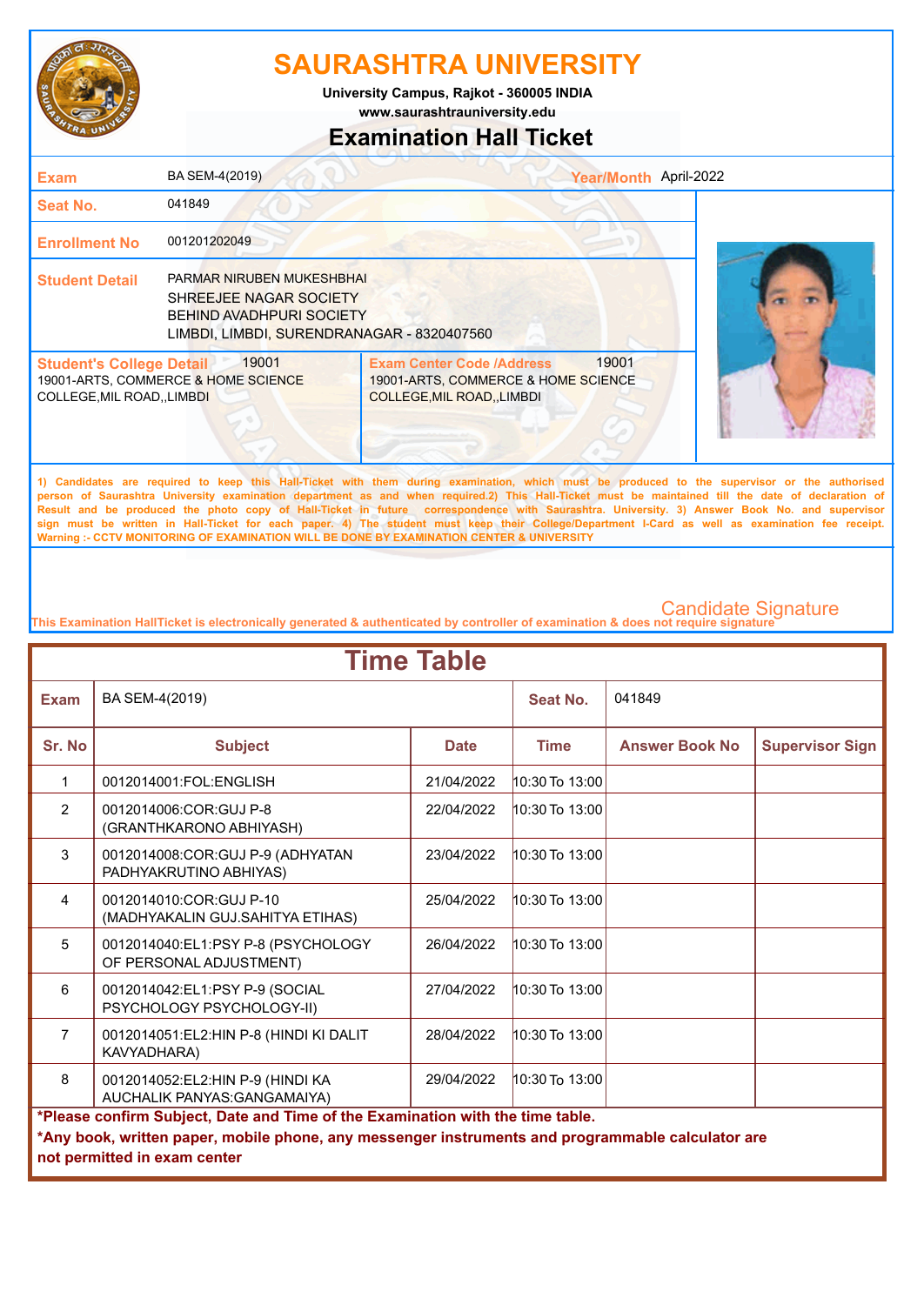

**University Campus, Rajkot - 360005 INDIA**

**www.saurashtrauniversity.edu**

### **Examination Hall Ticket**

| <b>Exam</b>                                                                                                   | BA SEM-4(2019)                                                             |                                                                                                                | Year/Month April-2022 |
|---------------------------------------------------------------------------------------------------------------|----------------------------------------------------------------------------|----------------------------------------------------------------------------------------------------------------|-----------------------|
| <b>Seat No.</b>                                                                                               | 041850                                                                     |                                                                                                                |                       |
| <b>Enrollment No</b>                                                                                          | 001201202126                                                               |                                                                                                                |                       |
| <b>Student Detail</b>                                                                                         | ZALA PRIYANKABA LAKHDHIRSINH<br>BHOYKA, LIMBDI, SURENDRANAGAR - 9924496991 |                                                                                                                |                       |
| 19001<br><b>Student's College Detail</b><br>19001-ARTS, COMMERCE & HOME SCIENCE<br>COLLEGE, MIL ROAD,, LIMBDI |                                                                            | 19001<br><b>Exam Center Code /Address</b><br>19001-ARTS, COMMERCE & HOME SCIENCE<br>COLLEGE, MIL ROAD,, LIMBDI |                       |

**1) Candidates are required to keep this Hall-Ticket with them during examination, which must be produced to the supervisor or the authorised person of Saurashtra University examination department as and when required.2) This Hall-Ticket must be maintained till the date of declaration of Result and be produced the photo copy of Hall-Ticket in future correspondence with Saurashtra. University. 3) Answer Book No. and supervisor sign must be written in Hall-Ticket for each paper. 4) The student must keep their College/Department I-Card as well as examination fee receipt. Warning :- CCTV MONITORING OF EXAMINATION WILL BE DONE BY EXAMINATION CENTER & UNIVERSITY**

| <b>Time Table</b> |                                                                                                                                                                                                                     |             |                    |                       |                        |  |
|-------------------|---------------------------------------------------------------------------------------------------------------------------------------------------------------------------------------------------------------------|-------------|--------------------|-----------------------|------------------------|--|
| <b>Exam</b>       | BA SEM-4(2019)                                                                                                                                                                                                      |             | Seat No.           | 041850                |                        |  |
| Sr. No            | <b>Subject</b>                                                                                                                                                                                                      | <b>Date</b> | <b>Time</b>        | <b>Answer Book No</b> | <b>Supervisor Sign</b> |  |
| 1                 | 0012014001:FOL:ENGLISH                                                                                                                                                                                              | 21/04/2022  | 10:30 To 13:00     |                       |                        |  |
| $\overline{2}$    | 0012014006:COR:GUJ P-8<br>(GRANTHKARONO ABHIYASH)                                                                                                                                                                   | 22/04/2022  | 10:30 To 13:00     |                       |                        |  |
| 3                 | 0012014008:COR:GUJ P-9 (ADHYATAN<br>PADHYAKRUTINO ABHIYAS)                                                                                                                                                          | 23/04/2022  | $10:30$ To $13:00$ |                       |                        |  |
| $\overline{4}$    | 0012014010:COR:GUJ P-10<br>(MADHYAKALIN GUJ.SAHITYA ETIHAS)                                                                                                                                                         | 25/04/2022  | $10:30$ To $13:00$ |                       |                        |  |
| 5                 | 0012014040:EL1:PSY P-8 (PSYCHOLOGY<br>OF PERSONAL ADJUSTMENT)                                                                                                                                                       | 26/04/2022  | $10:30$ To $13:00$ |                       |                        |  |
| 6                 | 0012014042:EL1:PSY P-9 (SOCIAL<br>PSYCHOLOGY PSYCHOLOGY-II)                                                                                                                                                         | 27/04/2022  | 10:30 To 13:00     |                       |                        |  |
| $\overline{7}$    | 0012014051:EL2:HIN P-8 (HINDI KI DALIT<br>KAVYADHARA)                                                                                                                                                               | 28/04/2022  | $10:30$ To $13:00$ |                       |                        |  |
| 8                 | 0012014052:EL2:HIN P-9 (HINDI KA<br>AUCHALIK PANYAS: GANGAMAIYA)                                                                                                                                                    | 29/04/2022  | 10:30 To 13:00     |                       |                        |  |
|                   | *Please confirm Subject, Date and Time of the Examination with the time table.<br>*Any book, written paper, mobile phone, any messenger instruments and programmable calculator are<br>not permitted in exam center |             |                    |                       |                        |  |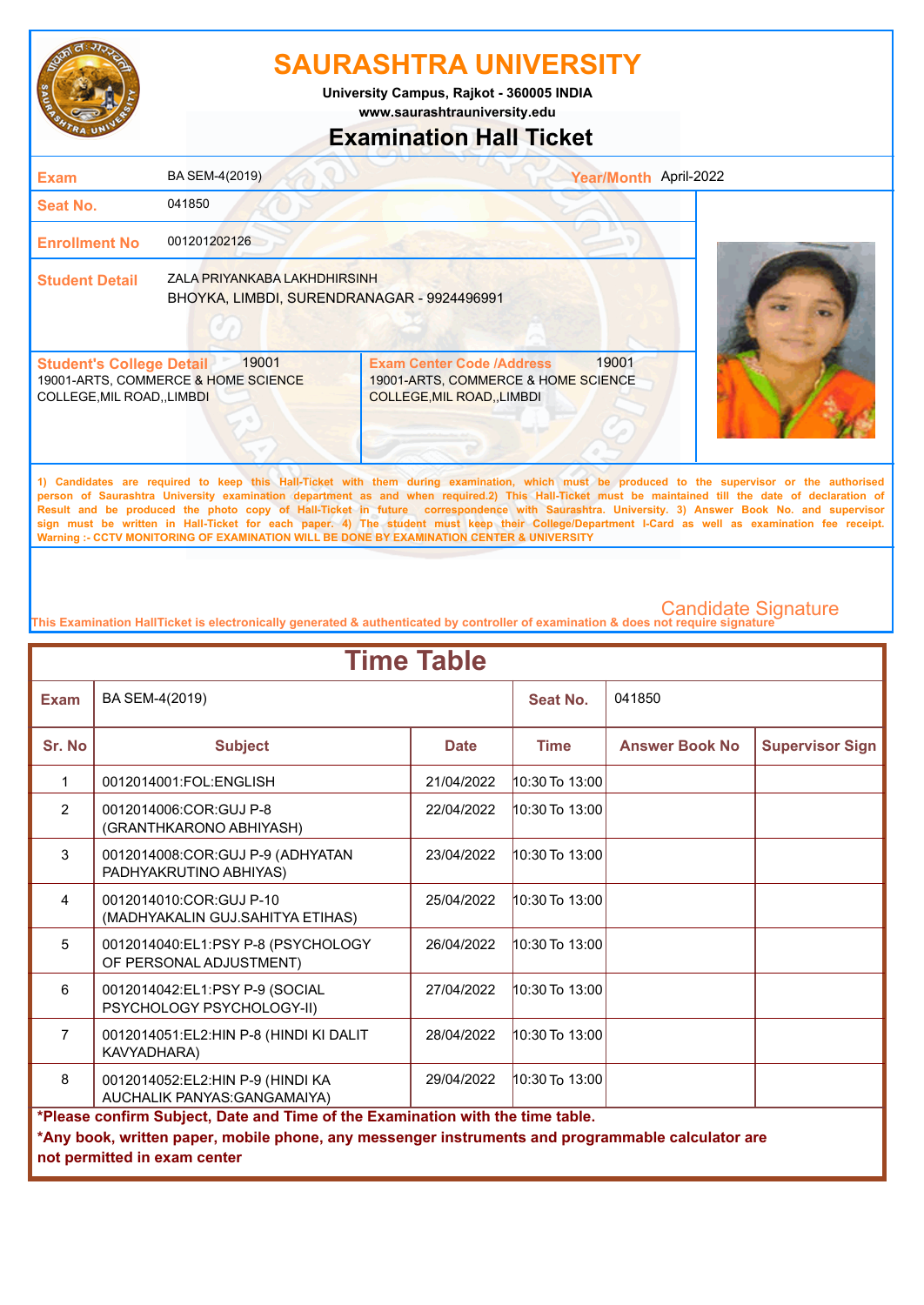

**www.saurashtrauniversity.edu University Campus, Rajkot - 360005 INDIA**

### **Examination Hall Ticket**

| <b>Exam</b>                                                          | BA SEM-4(2019)                                                                                                       | Year/Month April-2022                                                                                                |  |
|----------------------------------------------------------------------|----------------------------------------------------------------------------------------------------------------------|----------------------------------------------------------------------------------------------------------------------|--|
| <b>Seat No.</b>                                                      | 041851                                                                                                               |                                                                                                                      |  |
| <b>Enrollment No</b>                                                 | 001201202125                                                                                                         |                                                                                                                      |  |
| <b>Student Detail</b>                                                | ZALA PRIYANKABA JITENDRASINH<br><b>BLOCK NO 1</b><br>NANDIGRAM SOCIETY<br>LIMBDI, LIMBDI, SURENDRANAGAR - 9824932977 |                                                                                                                      |  |
| <b>Student's College Detail</b><br><b>COLLEGE, MIL ROAD,, LIMBDI</b> | 19001<br>19001-ARTS, COMMERCE & HOME SCIENCE                                                                         | <b>Exam Center Code /Address</b><br>19001<br>19001-ARTS, COMMERCE & HOME SCIENCE<br><b>COLLEGE, MIL ROAD, LIMBDI</b> |  |

**1) Candidates are required to keep this Hall-Ticket with them during examination, which must be produced to the supervisor or the authorised person of Saurashtra University examination department as and when required.2) This Hall-Ticket must be maintained till the date of declaration of Result and be produced the photo copy of Hall-Ticket in future correspondence with Saurashtra. University. 3) Answer Book No. and supervisor sign must be written in Hall-Ticket for each paper. 4) The student must keep their College/Department I-Card as well as examination fee receipt. Warning :- CCTV MONITORING OF EXAMINATION WILL BE DONE BY EXAMINATION CENTER & UNIVERSITY**

| <b>Time Table</b> |                                                                                                                                                                                                                     |             |                    |                       |                        |  |
|-------------------|---------------------------------------------------------------------------------------------------------------------------------------------------------------------------------------------------------------------|-------------|--------------------|-----------------------|------------------------|--|
| <b>Exam</b>       | BA SEM-4(2019)                                                                                                                                                                                                      |             | Seat No.           | 041851                |                        |  |
| Sr. No            | <b>Subject</b>                                                                                                                                                                                                      | <b>Date</b> | <b>Time</b>        | <b>Answer Book No</b> | <b>Supervisor Sign</b> |  |
| 1                 | 0012014001:FOL:ENGLISH                                                                                                                                                                                              | 21/04/2022  | 10:30 To 13:00     |                       |                        |  |
| $\overline{2}$    | 0012014006:COR:GUJ P-8<br>(GRANTHKARONO ABHIYASH)                                                                                                                                                                   | 22/04/2022  | 10:30 To 13:00     |                       |                        |  |
| 3                 | 0012014008:COR:GUJ P-9 (ADHYATAN<br>PADHYAKRUTINO ABHIYAS)                                                                                                                                                          | 23/04/2022  | $10:30$ To $13:00$ |                       |                        |  |
| $\overline{4}$    | 0012014010:COR:GUJ P-10<br>(MADHYAKALIN GUJ.SAHITYA ETIHAS)                                                                                                                                                         | 25/04/2022  | $10:30$ To $13:00$ |                       |                        |  |
| 5                 | 0012014040:EL1:PSY P-8 (PSYCHOLOGY<br>OF PERSONAL ADJUSTMENT)                                                                                                                                                       | 26/04/2022  | $10:30$ To $13:00$ |                       |                        |  |
| 6                 | 0012014042:EL1:PSY P-9 (SOCIAL<br>PSYCHOLOGY PSYCHOLOGY-II)                                                                                                                                                         | 27/04/2022  | $10:30$ To $13:00$ |                       |                        |  |
| $\overline{7}$    | 0012014051:EL2:HIN P-8 (HINDI KI DALIT<br>KAVYADHARA)                                                                                                                                                               | 28/04/2022  | $10:30$ To $13:00$ |                       |                        |  |
| 8                 | 0012014052:EL2:HIN P-9 (HINDI KA<br>AUCHALIK PANYAS: GANGAMAIYA)                                                                                                                                                    | 29/04/2022  | $10:30$ To $13:00$ |                       |                        |  |
|                   | *Please confirm Subject, Date and Time of the Examination with the time table.<br>*Any book, written paper, mobile phone, any messenger instruments and programmable calculator are<br>not permitted in exam center |             |                    |                       |                        |  |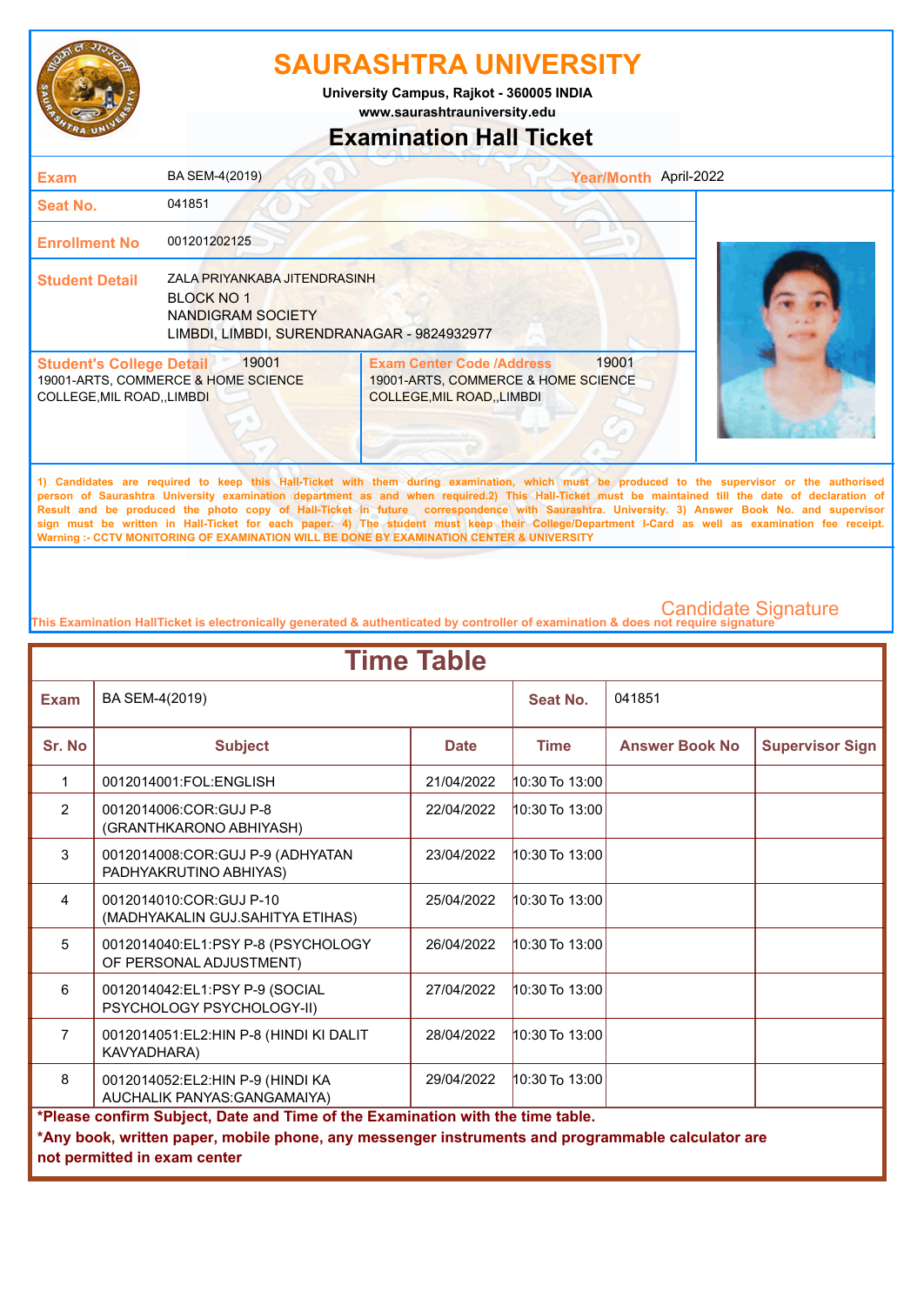

**www.saurashtrauniversity.edu University Campus, Rajkot - 360005 INDIA**

### **Examination Hall Ticket**

| <b>Exam</b>                                                    | BA SEM-4(2019)                                                                                                              |                                                                                                             | Year/Month April-2022 |  |
|----------------------------------------------------------------|-----------------------------------------------------------------------------------------------------------------------------|-------------------------------------------------------------------------------------------------------------|-----------------------|--|
| <b>Seat No.</b>                                                | 041852                                                                                                                      |                                                                                                             |                       |  |
| <b>Enrollment No</b>                                           | 001201201990                                                                                                                |                                                                                                             |                       |  |
| <b>Student Detail</b>                                          | <b>JOGRANA RAHULBHAI RANABHAI</b><br><b>BHARVAD NESH</b><br>NEAR KABIR ASHRAM<br>LIMBDI, LIMBDI, SURENDRANAGAR - 9824121499 |                                                                                                             |                       |  |
| <b>Student's College Detail</b><br>COLLEGE, MIL ROAD, , LIMBDI | 19001<br>19001-ARTS, COMMERCE & HOME SCIENCE                                                                                | <b>Exam Center Code /Address</b><br>19001-ARTS, COMMERCE & HOME SCIENCE<br><b>COLLEGE, MIL ROAD, LIMBDI</b> | 19001                 |  |
|                                                                |                                                                                                                             |                                                                                                             |                       |  |

**1) Candidates are required to keep this Hall-Ticket with them during examination, which must be produced to the supervisor or the authorised person of Saurashtra University examination department as and when required.2) This Hall-Ticket must be maintained till the date of declaration of Result and be produced the photo copy of Hall-Ticket in future correspondence with Saurashtra. University. 3) Answer Book No. and supervisor sign must be written in Hall-Ticket for each paper. 4) The student must keep their College/Department I-Card as well as examination fee receipt. Warning :- CCTV MONITORING OF EXAMINATION WILL BE DONE BY EXAMINATION CENTER & UNIVERSITY**

| <b>Time Table</b> |                                                                                                                                                                                                                     |             |                    |                       |                        |  |
|-------------------|---------------------------------------------------------------------------------------------------------------------------------------------------------------------------------------------------------------------|-------------|--------------------|-----------------------|------------------------|--|
| <b>Exam</b>       | BA SEM-4(2019)                                                                                                                                                                                                      |             | Seat No.           | 041852                |                        |  |
| Sr. No            | <b>Subject</b>                                                                                                                                                                                                      | <b>Date</b> | <b>Time</b>        | <b>Answer Book No</b> | <b>Supervisor Sign</b> |  |
| 1                 | 0012014001:FOL:ENGLISH                                                                                                                                                                                              | 21/04/2022  | $10:30$ To $13:00$ |                       |                        |  |
| $\overline{2}$    | 0012014006:COR:GUJ P-8<br>(GRANTHKARONO ABHIYASH)                                                                                                                                                                   | 22/04/2022  | 10:30 To 13:00     |                       |                        |  |
| 3                 | 0012014008:COR:GUJ P-9 (ADHYATAN<br>PADHYAKRUTINO ABHIYAS)                                                                                                                                                          | 23/04/2022  | $10:30$ To $13:00$ |                       |                        |  |
| $\overline{4}$    | 0012014010:COR:GUJ P-10<br>(MADHYAKALIN GUJ.SAHITYA ETIHAS)                                                                                                                                                         | 25/04/2022  | $10:30$ To $13:00$ |                       |                        |  |
| 5                 | 0012014040:EL1:PSY P-8 (PSYCHOLOGY<br>OF PERSONAL ADJUSTMENT)                                                                                                                                                       | 26/04/2022  | $10:30$ To $13:00$ |                       |                        |  |
| 6                 | 0012014042:EL1:PSY P-9 (SOCIAL<br>PSYCHOLOGY PSYCHOLOGY-II)                                                                                                                                                         | 27/04/2022  | $10:30$ To $13:00$ |                       |                        |  |
| $\overline{7}$    | 0012014051:EL2:HIN P-8 (HINDI KI DALIT<br>KAVYADHARA)                                                                                                                                                               | 28/04/2022  | $10:30$ To $13:00$ |                       |                        |  |
| 8                 | 0012014052:EL2:HIN P-9 (HINDI KA<br>AUCHALIK PANYAS: GANGAMAIYA)                                                                                                                                                    | 29/04/2022  | $10:30$ To $13:00$ |                       |                        |  |
|                   | *Please confirm Subject, Date and Time of the Examination with the time table.<br>*Any book, written paper, mobile phone, any messenger instruments and programmable calculator are<br>not permitted in exam center |             |                    |                       |                        |  |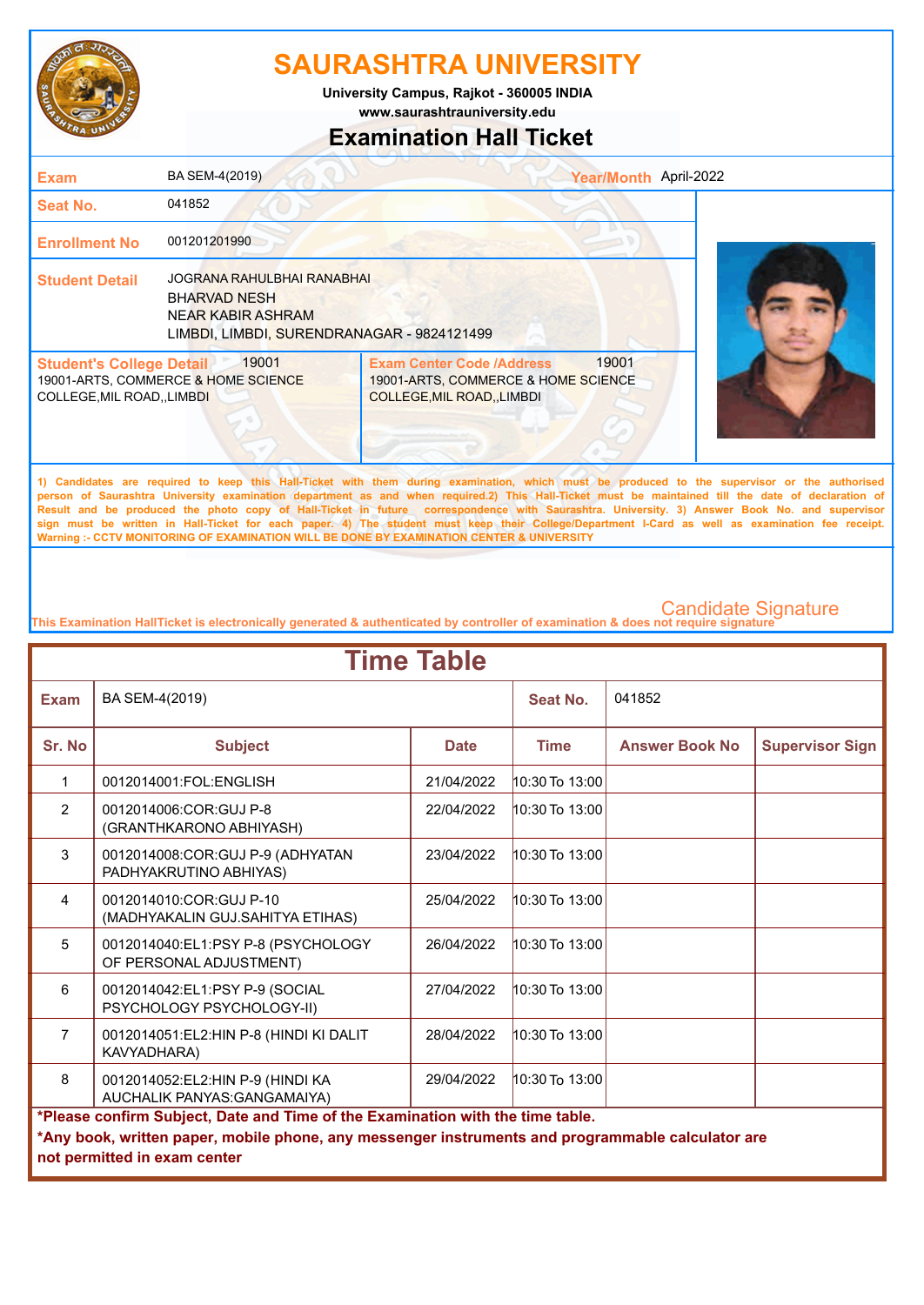

**www.saurashtrauniversity.edu University Campus, Rajkot - 360005 INDIA**

### **Examination Hall Ticket**

| <b>Exam</b>                                                    | BA SEM-4(2019)                                                       |                                                                                                                                             | April-2022<br><b>Year/Month</b> |  |
|----------------------------------------------------------------|----------------------------------------------------------------------|---------------------------------------------------------------------------------------------------------------------------------------------|---------------------------------|--|
| <b>Seat No.</b>                                                | 041853                                                               |                                                                                                                                             |                                 |  |
| <b>Enrollment No</b>                                           | 001201202092                                                         |                                                                                                                                             |                                 |  |
| <b>Student Detail</b>                                          | ZALA SURYARAJSINH JITENDRASINH<br>LIMBDI, SURENDRANAGAR - 7984907200 | BLOCK NO 1 SHIVAM NANDIGRAM SOCIETY, LIMBDI, LIMBDI,                                                                                        |                                 |  |
| <b>Student's College Detail</b><br>COLLEGE, MIL ROAD, , LIMBDI | 19001<br>19001-ARTS, COMMERCE & HOME SCIENCE                         | <b>Exam Center Code /Address</b><br>19001-ARTS, COMMERCE & HOME SCIENCE<br><b>COLLEGE, MIL ROAD, , LIMBDI</b>                               | 19001                           |  |
|                                                                |                                                                      | 1) Candidates are required to keep this Hall Ticket with them during examination which must be produced to the supervisor or the authorised |                                 |  |

**1) Candidates are required to keep this Hall-Ticket with them during examination, which must be produced to the supervisor or the authorised person of Saurashtra University examination department as and when required.2) This Hall-Ticket must be maintained till the date of declaration of Result and be produced the photo copy of Hall-Ticket in future correspondence with Saurashtra. University. 3) Answer Book No. and supervisor sign must be written in Hall-Ticket for each paper. 4) The student must keep their College/Department I-Card as well as examination fee receipt. Warning :- CCTV MONITORING OF EXAMINATION WILL BE DONE BY EXAMINATION CENTER & UNIVERSITY**

| <b>Time Table</b> |                                                                                                                                                                                                                     |             |                    |                       |                        |  |
|-------------------|---------------------------------------------------------------------------------------------------------------------------------------------------------------------------------------------------------------------|-------------|--------------------|-----------------------|------------------------|--|
| <b>Exam</b>       | BA SEM-4(2019)                                                                                                                                                                                                      |             | Seat No.           | 041853                |                        |  |
| Sr. No            | <b>Subject</b>                                                                                                                                                                                                      | <b>Date</b> | <b>Time</b>        | <b>Answer Book No</b> | <b>Supervisor Sign</b> |  |
| 1                 | 0012014001:FOL:ENGLISH                                                                                                                                                                                              | 21/04/2022  | 10:30 To 13:00     |                       |                        |  |
| $\overline{2}$    | 0012014006:COR:GUJ P-8<br>(GRANTHKARONO ABHIYASH)                                                                                                                                                                   | 22/04/2022  | 10:30 To 13:00     |                       |                        |  |
| 3                 | 0012014008:COR:GUJ P-9 (ADHYATAN<br>PADHYAKRUTINO ABHIYAS)                                                                                                                                                          | 23/04/2022  | $10:30$ To $13:00$ |                       |                        |  |
| $\overline{4}$    | 0012014010:COR:GUJ P-10<br>(MADHYAKALIN GUJ.SAHITYA ETIHAS)                                                                                                                                                         | 25/04/2022  | 10:30 To 13:00     |                       |                        |  |
| 5                 | 0012014040:EL1:PSY P-8 (PSYCHOLOGY<br>OF PERSONAL ADJUSTMENT)                                                                                                                                                       | 26/04/2022  | 10:30 To 13:00     |                       |                        |  |
| 6                 | 0012014042:EL1:PSY P-9 (SOCIAL<br>PSYCHOLOGY PSYCHOLOGY-II)                                                                                                                                                         | 27/04/2022  | 10:30 To 13:00     |                       |                        |  |
| $\overline{7}$    | 0012014051:EL2:HIN P-8 (HINDI KI DALIT<br>KAVYADHARA)                                                                                                                                                               | 28/04/2022  | 10:30 To 13:00     |                       |                        |  |
| 8                 | 0012014052:EL2:HIN P-9 (HINDI KA<br>AUCHALIK PANYAS: GANGAMAIYA)                                                                                                                                                    | 29/04/2022  | $10:30$ To $13:00$ |                       |                        |  |
|                   | *Please confirm Subject, Date and Time of the Examination with the time table.<br>*Any book, written paper, mobile phone, any messenger instruments and programmable calculator are<br>not permitted in exam center |             |                    |                       |                        |  |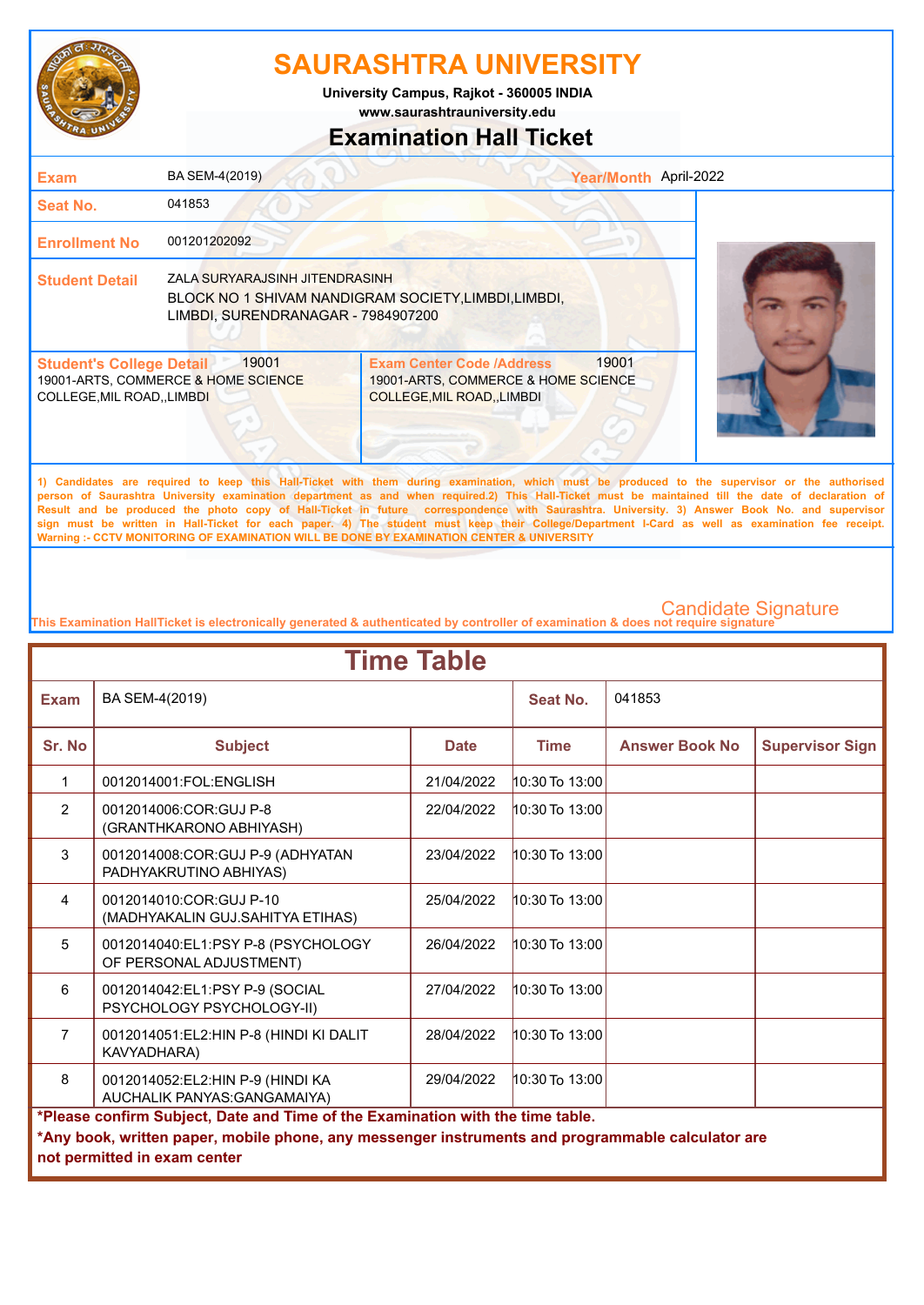

**www.saurashtrauniversity.edu University Campus, Rajkot - 360005 INDIA**

### **Examination Hall Ticket**

| <b>Exam</b>                                                                                                          | BA SEM-4(2019)                                                                                 |                                                                                                                      | Year/Month April-2022 |
|----------------------------------------------------------------------------------------------------------------------|------------------------------------------------------------------------------------------------|----------------------------------------------------------------------------------------------------------------------|-----------------------|
| <b>Seat No.</b>                                                                                                      | 041854                                                                                         |                                                                                                                      |                       |
| <b>Enrollment No</b>                                                                                                 | 001201202127                                                                                   |                                                                                                                      |                       |
| <b>Student Detail</b>                                                                                                | ZALA URVISHABA SUKHDEVSINH<br>NEAR SHANKAR MANDIR<br>SAUKA, LIMBDI, SURENDRANAGAR - 9998975505 |                                                                                                                      |                       |
| 19001<br><b>Student's College Detail</b><br>19001-ARTS, COMMERCE & HOME SCIENCE<br><b>COLLEGE, MIL ROAD,, LIMBDI</b> |                                                                                                | 19001<br><b>Exam Center Code /Address</b><br>19001-ARTS, COMMERCE & HOME SCIENCE<br><b>COLLEGE, MIL ROAD, LIMBDI</b> |                       |

**1) Candidates are required to keep this Hall-Ticket with them during examination, which must be produced to the supervisor or the authorised person of Saurashtra University examination department as and when required.2) This Hall-Ticket must be maintained till the date of declaration of Result and be produced the photo copy of Hall-Ticket in future correspondence with Saurashtra. University. 3) Answer Book No. and supervisor sign must be written in Hall-Ticket for each paper. 4) The student must keep their College/Department I-Card as well as examination fee receipt. Warning :- CCTV MONITORING OF EXAMINATION WILL BE DONE BY EXAMINATION CENTER & UNIVERSITY**

| <b>Time Table</b> |                                                                                                                                                                                                                     |             |                    |                       |                        |  |
|-------------------|---------------------------------------------------------------------------------------------------------------------------------------------------------------------------------------------------------------------|-------------|--------------------|-----------------------|------------------------|--|
| <b>Exam</b>       | BA SEM-4(2019)                                                                                                                                                                                                      |             | Seat No.           | 041854                |                        |  |
| Sr. No            | <b>Subject</b>                                                                                                                                                                                                      | <b>Date</b> | <b>Time</b>        | <b>Answer Book No</b> | <b>Supervisor Sign</b> |  |
| 1                 | 0012014001:FOL:ENGLISH                                                                                                                                                                                              | 21/04/2022  | 10:30 To 13:00     |                       |                        |  |
| $\overline{2}$    | 0012014006:COR:GUJ P-8<br>(GRANTHKARONO ABHIYASH)                                                                                                                                                                   | 22/04/2022  | 10:30 To 13:00     |                       |                        |  |
| 3                 | 0012014008:COR:GUJ P-9 (ADHYATAN<br>PADHYAKRUTINO ABHIYAS)                                                                                                                                                          | 23/04/2022  | $10:30$ To $13:00$ |                       |                        |  |
| $\overline{4}$    | 0012014010:COR:GUJ P-10<br>(MADHYAKALIN GUJ.SAHITYA ETIHAS)                                                                                                                                                         | 25/04/2022  | $10:30$ To $13:00$ |                       |                        |  |
| 5                 | 0012014040:EL1:PSY P-8 (PSYCHOLOGY<br>OF PERSONAL ADJUSTMENT)                                                                                                                                                       | 26/04/2022  | $10:30$ To $13:00$ |                       |                        |  |
| 6                 | 0012014042:EL1:PSY P-9 (SOCIAL<br>PSYCHOLOGY PSYCHOLOGY-II)                                                                                                                                                         | 27/04/2022  | $10:30$ To $13:00$ |                       |                        |  |
| $\overline{7}$    | 0012014051:EL2:HIN P-8 (HINDI KI DALIT<br>KAVYADHARA)                                                                                                                                                               | 28/04/2022  | $10:30$ To $13:00$ |                       |                        |  |
| 8                 | 0012014052:EL2:HIN P-9 (HINDI KA<br>AUCHALIK PANYAS: GANGAMAIYA)                                                                                                                                                    | 29/04/2022  | 10:30 To 13:00     |                       |                        |  |
|                   | *Please confirm Subject, Date and Time of the Examination with the time table.<br>*Any book, written paper, mobile phone, any messenger instruments and programmable calculator are<br>not permitted in exam center |             |                    |                       |                        |  |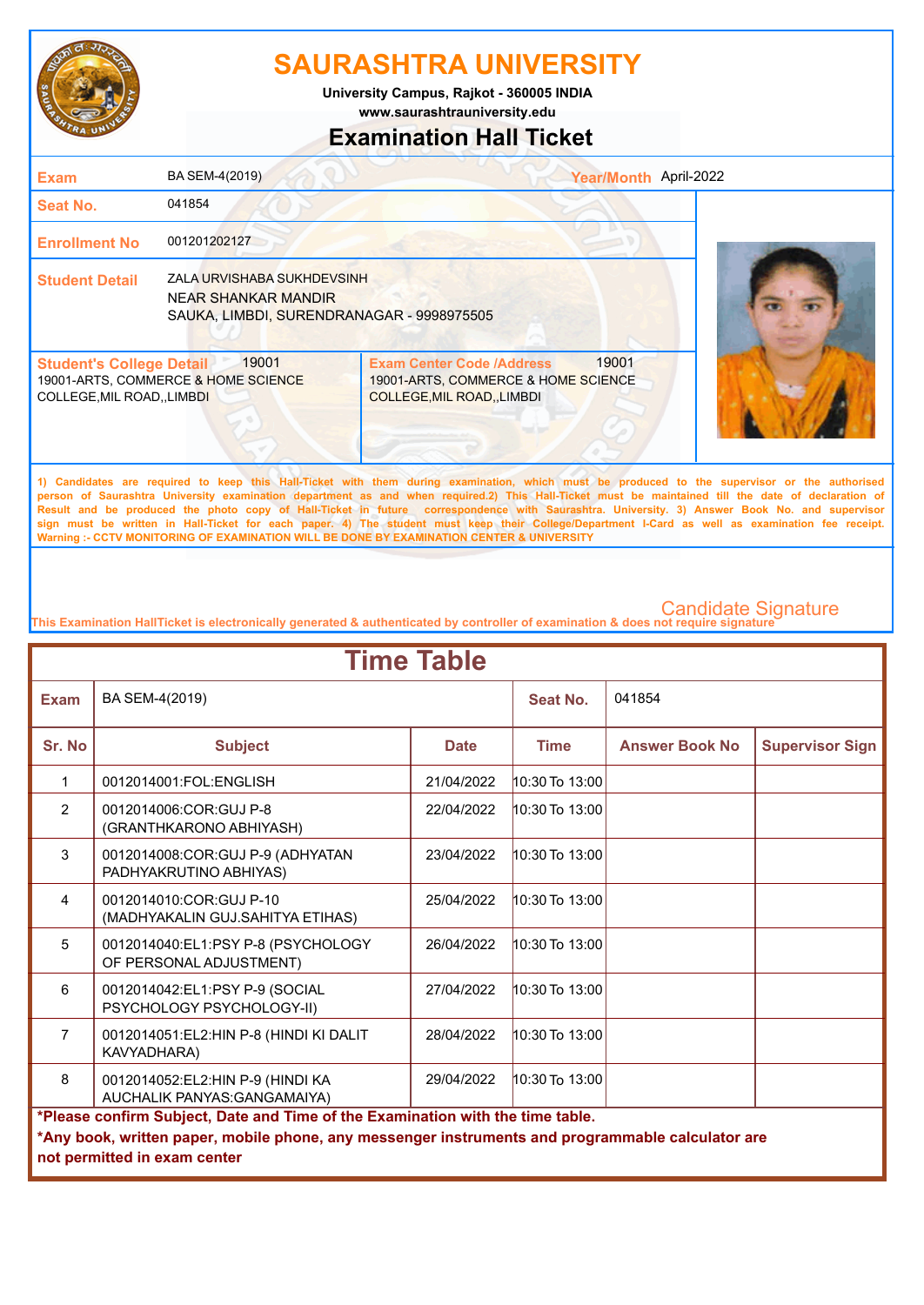

**www.saurashtrauniversity.edu University Campus, Rajkot - 360005 INDIA**

### **Examination Hall Ticket**

| 041855<br><b>Seat No.</b><br>001201202106<br><b>Enrollment No</b><br>VANIYA AAZADBHAI PRAVINBHAI<br><b>Student Detail</b><br>BHALGAMDA, LIMBDI, SURENDRANAGAR - 9016561014                                                             | <b>Exam</b> | BA SEM-4(2019) | Year/Month April-2022 |  |
|----------------------------------------------------------------------------------------------------------------------------------------------------------------------------------------------------------------------------------------|-------------|----------------|-----------------------|--|
|                                                                                                                                                                                                                                        |             |                |                       |  |
|                                                                                                                                                                                                                                        |             |                |                       |  |
|                                                                                                                                                                                                                                        |             |                |                       |  |
| 19001<br>19001<br><b>Exam Center Code /Address</b><br><b>Student's College Detail</b><br>19001-ARTS, COMMERCE & HOME SCIENCE<br>19001-ARTS, COMMERCE & HOME SCIENCE<br>COLLEGE, MIL ROAD, , LIMBDI<br><b>COLLEGE, MIL ROAD, LIMBDI</b> |             |                |                       |  |

**1) Candidates are required to keep this Hall-Ticket with them during examination, which must be produced to the supervisor or the authorised person of Saurashtra University examination department as and when required.2) This Hall-Ticket must be maintained till the date of declaration of Result and be produced the photo copy of Hall-Ticket in future correspondence with Saurashtra. University. 3) Answer Book No. and supervisor sign must be written in Hall-Ticket for each paper. 4) The student must keep their College/Department I-Card as well as examination fee receipt. Warning :- CCTV MONITORING OF EXAMINATION WILL BE DONE BY EXAMINATION CENTER & UNIVERSITY**

| <b>Time Table</b> |                                                                                                                                                                                                                     |             |                    |                       |                        |  |
|-------------------|---------------------------------------------------------------------------------------------------------------------------------------------------------------------------------------------------------------------|-------------|--------------------|-----------------------|------------------------|--|
| <b>Exam</b>       | BA SEM-4(2019)                                                                                                                                                                                                      |             | <b>Seat No.</b>    | 041855                |                        |  |
| Sr. No            | <b>Subject</b>                                                                                                                                                                                                      | <b>Date</b> | <b>Time</b>        | <b>Answer Book No</b> | <b>Supervisor Sign</b> |  |
| 1                 | 0012014001:FOL:ENGLISH                                                                                                                                                                                              | 21/04/2022  | 10:30 To 13:00     |                       |                        |  |
| $\overline{2}$    | 0012014006:COR:GUJ P-8<br>(GRANTHKARONO ABHIYASH)                                                                                                                                                                   | 22/04/2022  | $10:30$ To $13:00$ |                       |                        |  |
| 3                 | 0012014008:COR:GUJ P-9 (ADHYATAN<br>PADHYAKRUTINO ABHIYAS)                                                                                                                                                          | 23/04/2022  | 10:30 To 13:00     |                       |                        |  |
| 4                 | 0012014010:COR:GUJ P-10<br>(MADHYAKALIN GUJ.SAHITYA ETIHAS)                                                                                                                                                         | 25/04/2022  | $10:30$ To $13:00$ |                       |                        |  |
| 5                 | 0012014040:EL1:PSY P-8 (PSYCHOLOGY<br>OF PERSONAL ADJUSTMENT)                                                                                                                                                       | 26/04/2022  | $10:30$ To $13:00$ |                       |                        |  |
| 6                 | 0012014042:EL1:PSY P-9 (SOCIAL<br>PSYCHOLOGY PSYCHOLOGY-II)                                                                                                                                                         | 27/04/2022  | $10:30$ To $13:00$ |                       |                        |  |
| $\overline{7}$    | 0012014020:EL2:POLI.SCI.P-8 (INDIAN<br><b>GOVERNMENT &amp; POLITICS-2)</b>                                                                                                                                          | 28/04/2022  | $10:30$ To $13:00$ |                       |                        |  |
| $\mathsf{R}$      | 0012014021:EL2:POLI.SCI.P-9 (LOCAL<br><b>GOV.IN INDIA &amp; PANCHAYATI</b>                                                                                                                                          | 29/04/2022  | $10:30$ To $13:00$ |                       |                        |  |
|                   | *Please confirm Subject, Date and Time of the Examination with the time table.<br>*Any book, written paper, mobile phone, any messenger instruments and programmable calculator are<br>not permitted in exam center |             |                    |                       |                        |  |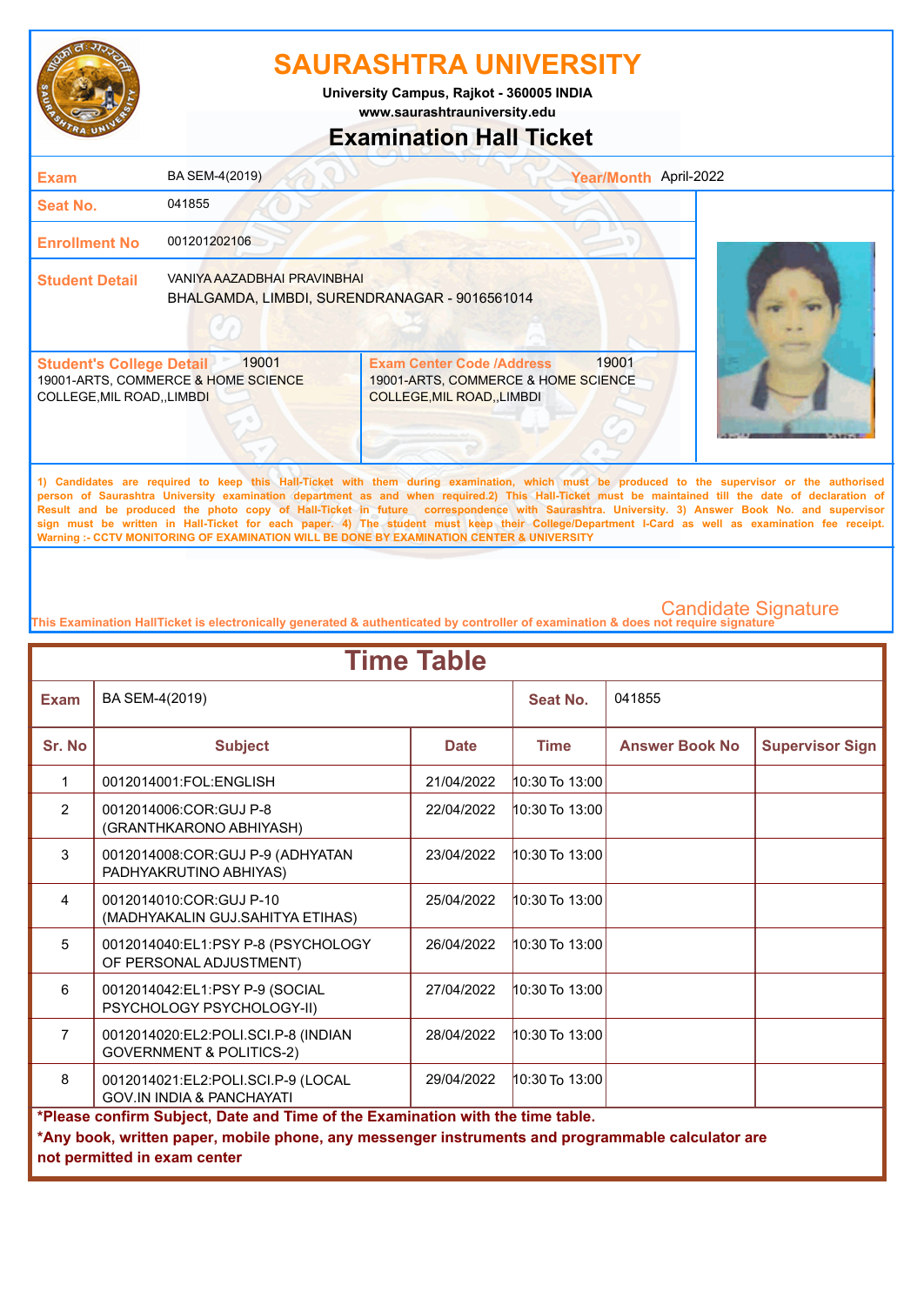

**University Campus, Rajkot - 360005 INDIA**

### **www.saurashtrauniversity.edu**

### **Examination Hall Ticket**

| <b>Exam</b>                                                          | BA SEM-4(2019)                                                             |                                                                                                             | Year/Month April-2022 |
|----------------------------------------------------------------------|----------------------------------------------------------------------------|-------------------------------------------------------------------------------------------------------------|-----------------------|
| <b>Seat No.</b>                                                      | 041856                                                                     |                                                                                                             |                       |
| <b>Enrollment No</b>                                                 | 001201202117                                                               |                                                                                                             |                       |
| <b>Student Detail</b>                                                | ZALA HEMENDRASINH YOGRAJSINH<br>LIMBDI, LIMBDI, SURENDRANAGAR - 7383383940 |                                                                                                             |                       |
| <b>Student's College Detail</b><br><b>COLLEGE, MIL ROAD,, LIMBDI</b> | 19001<br>19001-ARTS, COMMERCE & HOME SCIENCE                               | <b>Exam Center Code /Address</b><br>19001-ARTS, COMMERCE & HOME SCIENCE<br><b>COLLEGE, MIL ROAD, LIMBDI</b> | 19001                 |

**1) Candidates are required to keep this Hall-Ticket with them during examination, which must be produced to the supervisor or the authorised person of Saurashtra University examination department as and when required.2) This Hall-Ticket must be maintained till the date of declaration of Result and be produced the photo copy of Hall-Ticket in future correspondence with Saurashtra. University. 3) Answer Book No. and supervisor sign must be written in Hall-Ticket for each paper. 4) The student must keep their College/Department I-Card as well as examination fee receipt. Warning :- CCTV MONITORING OF EXAMINATION WILL BE DONE BY EXAMINATION CENTER & UNIVERSITY**

| <b>Time Table</b>                                                                                                                                                                                                   |                                                                            |             |                    |                       |                        |  |
|---------------------------------------------------------------------------------------------------------------------------------------------------------------------------------------------------------------------|----------------------------------------------------------------------------|-------------|--------------------|-----------------------|------------------------|--|
| <b>Exam</b>                                                                                                                                                                                                         | BA SEM-4(2019)                                                             |             | <b>Seat No.</b>    | 041856                |                        |  |
| Sr. No                                                                                                                                                                                                              | <b>Subject</b>                                                             | <b>Date</b> | <b>Time</b>        | <b>Answer Book No</b> | <b>Supervisor Sign</b> |  |
| 1                                                                                                                                                                                                                   | 0012014001:FOL:ENGLISH                                                     | 21/04/2022  | 10:30 To 13:00     |                       |                        |  |
| $\overline{2}$                                                                                                                                                                                                      | 0012014006:COR:GUJ P-8<br>(GRANTHKARONO ABHIYASH)                          | 22/04/2022  | $10:30$ To $13:00$ |                       |                        |  |
| 3                                                                                                                                                                                                                   | 0012014008:COR:GUJ P-9 (ADHYATAN<br>PADHYAKRUTINO ABHIYAS)                 | 23/04/2022  | 10:30 To 13:00     |                       |                        |  |
| 4                                                                                                                                                                                                                   | 0012014010:COR:GUJ P-10<br>(MADHYAKALIN GUJ.SAHITYA ETIHAS)                | 25/04/2022  | $10:30$ To $13:00$ |                       |                        |  |
| 5                                                                                                                                                                                                                   | 0012014040:EL1:PSY P-8 (PSYCHOLOGY<br>OF PERSONAL ADJUSTMENT)              | 26/04/2022  | $10:30$ To $13:00$ |                       |                        |  |
| 6                                                                                                                                                                                                                   | 0012014042:EL1:PSY P-9 (SOCIAL<br>PSYCHOLOGY PSYCHOLOGY-II)                | 27/04/2022  | $10:30$ To $13:00$ |                       |                        |  |
| $\overline{7}$                                                                                                                                                                                                      | 0012014020:EL2:POLI.SCI.P-8 (INDIAN<br><b>GOVERNMENT &amp; POLITICS-2)</b> | 28/04/2022  | $10:30$ To $13:00$ |                       |                        |  |
| $\mathsf{R}$                                                                                                                                                                                                        | 0012014021:EL2:POLI.SCI.P-9 (LOCAL<br><b>GOV.IN INDIA &amp; PANCHAYATI</b> | 29/04/2022  | $10:30$ To $13:00$ |                       |                        |  |
| *Please confirm Subject, Date and Time of the Examination with the time table.<br>*Any book, written paper, mobile phone, any messenger instruments and programmable calculator are<br>not permitted in exam center |                                                                            |             |                    |                       |                        |  |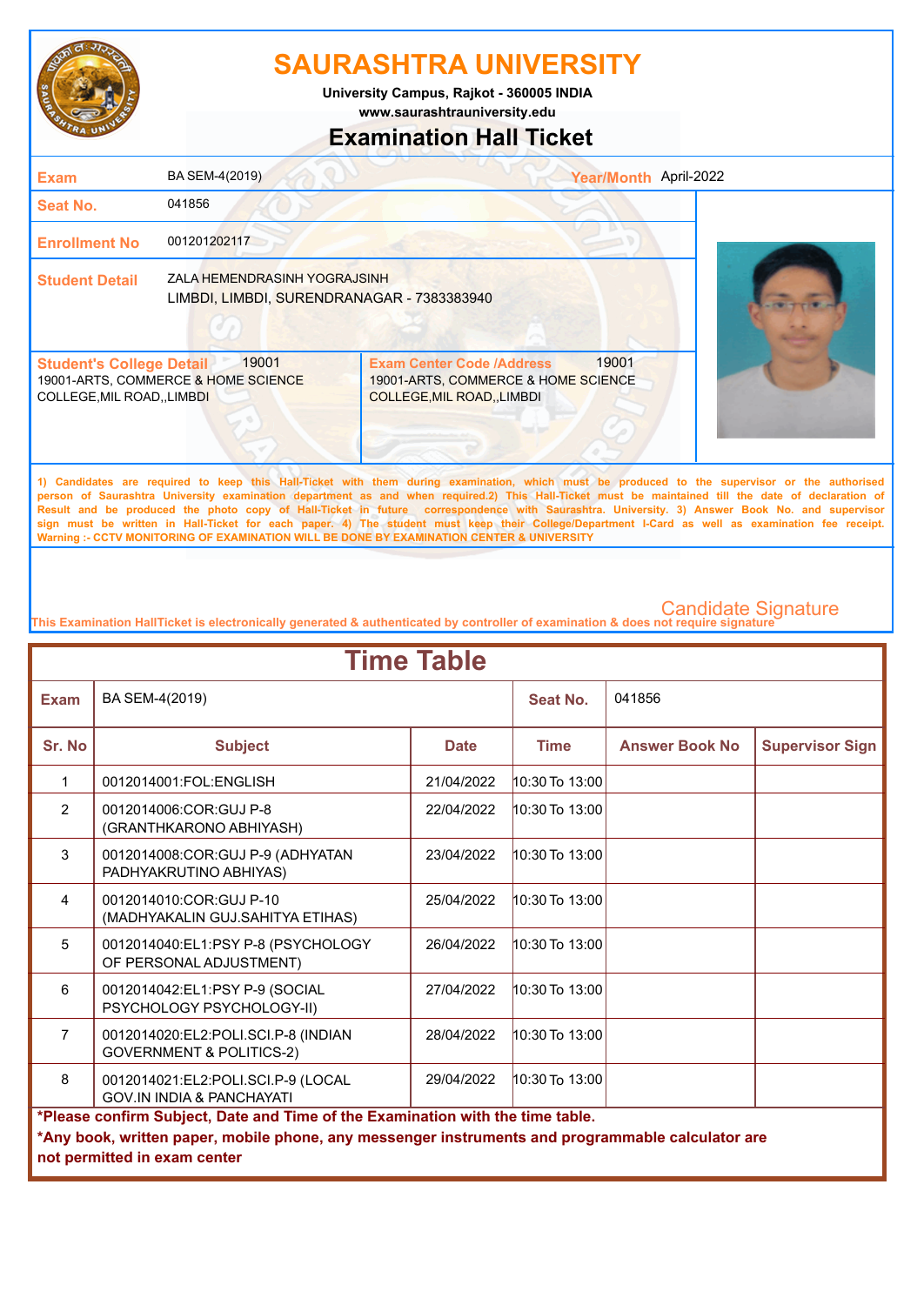

**www.saurashtrauniversity.edu University Campus, Rajkot - 360005 INDIA**

# **Examination Hall Ticket**

## 19001-ARTS, COMMERCE & HOME SCIENCE COLLEGE,MIL ROAD,,LIMBDI 19001-ARTS, COMMERCE & HOME SCIENCE COLLEGE,MIL ROAD,,LIMBDI **Student's College Detail | 19001 Student Detail** MENIYA KISHANBHAI HARASUKHBHAI **Enrollment No** 001201202026 **Seat No.** 041857 **Exam** BA SEM-4(2019) **Year/Month** April-2022 Exam Center Code /Address 19001 BHATHAN, LIMBDI, SURENDRANAGAR - 9313326152

**1) Candidates are required to keep this Hall-Ticket with them during examination, which must be produced to the supervisor or the authorised person of Saurashtra University examination department as and when required.2) This Hall-Ticket must be maintained till the date of declaration of Result and be produced the photo copy of Hall-Ticket in future correspondence with Saurashtra. University. 3) Answer Book No. and supervisor sign must be written in Hall-Ticket for each paper. 4) The student must keep their College/Department I-Card as well as examination fee receipt. Warning :- CCTV MONITORING OF EXAMINATION WILL BE DONE BY EXAMINATION CENTER & UNIVERSITY**

| <b>Time Table</b>                                                                                                                                                                                                   |                                                                            |             |                    |                       |                        |  |
|---------------------------------------------------------------------------------------------------------------------------------------------------------------------------------------------------------------------|----------------------------------------------------------------------------|-------------|--------------------|-----------------------|------------------------|--|
| Exam                                                                                                                                                                                                                | BA SEM-4(2019)                                                             |             | Seat No.           | 041857                |                        |  |
| Sr. No                                                                                                                                                                                                              | <b>Subject</b>                                                             | <b>Date</b> | <b>Time</b>        | <b>Answer Book No</b> | <b>Supervisor Sign</b> |  |
| 1                                                                                                                                                                                                                   | 0012014001:FOL:ENGLISH                                                     | 21/04/2022  | 10:30 To 13:00     |                       |                        |  |
| $\overline{2}$                                                                                                                                                                                                      | 0012014006:COR:GUJ P-8<br>(GRANTHKARONO ABHIYASH)                          | 22/04/2022  | 10:30 To 13:00     |                       |                        |  |
| 3                                                                                                                                                                                                                   | 0012014008:COR:GUJ P-9 (ADHYATAN<br>PADHYAKRUTINO ABHIYAS)                 | 23/04/2022  | 10:30 To 13:00     |                       |                        |  |
| $\overline{4}$                                                                                                                                                                                                      | 0012014010:COR:GUJ P-10<br>(MADHYAKALIN GUJ.SAHITYA ETIHAS)                | 25/04/2022  | $10:30$ To $13:00$ |                       |                        |  |
| 5                                                                                                                                                                                                                   | 0012014040:EL1:PSY P-8 (PSYCHOLOGY<br>OF PERSONAL ADJUSTMENT)              | 26/04/2022  | 10:30 To 13:00     |                       |                        |  |
| 6                                                                                                                                                                                                                   | 0012014042:EL1:PSY P-9 (SOCIAL<br>PSYCHOLOGY PSYCHOLOGY-II)                | 27/04/2022  | $10:30$ To $13:00$ |                       |                        |  |
| $\overline{7}$                                                                                                                                                                                                      | 0012014020:EL2:POLI.SCI.P-8 (INDIAN<br><b>GOVERNMENT &amp; POLITICS-2)</b> | 28/04/2022  | $10:30$ To $13:00$ |                       |                        |  |
| 8                                                                                                                                                                                                                   | 0012014021:EL2:POLI.SCI.P-9 (LOCAL<br><b>GOV.IN INDIA &amp; PANCHAYATI</b> | 29/04/2022  | $10:30$ To $13:00$ |                       |                        |  |
| *Please confirm Subject, Date and Time of the Examination with the time table.<br>*Any book, written paper, mobile phone, any messenger instruments and programmable calculator are<br>not permitted in exam center |                                                                            |             |                    |                       |                        |  |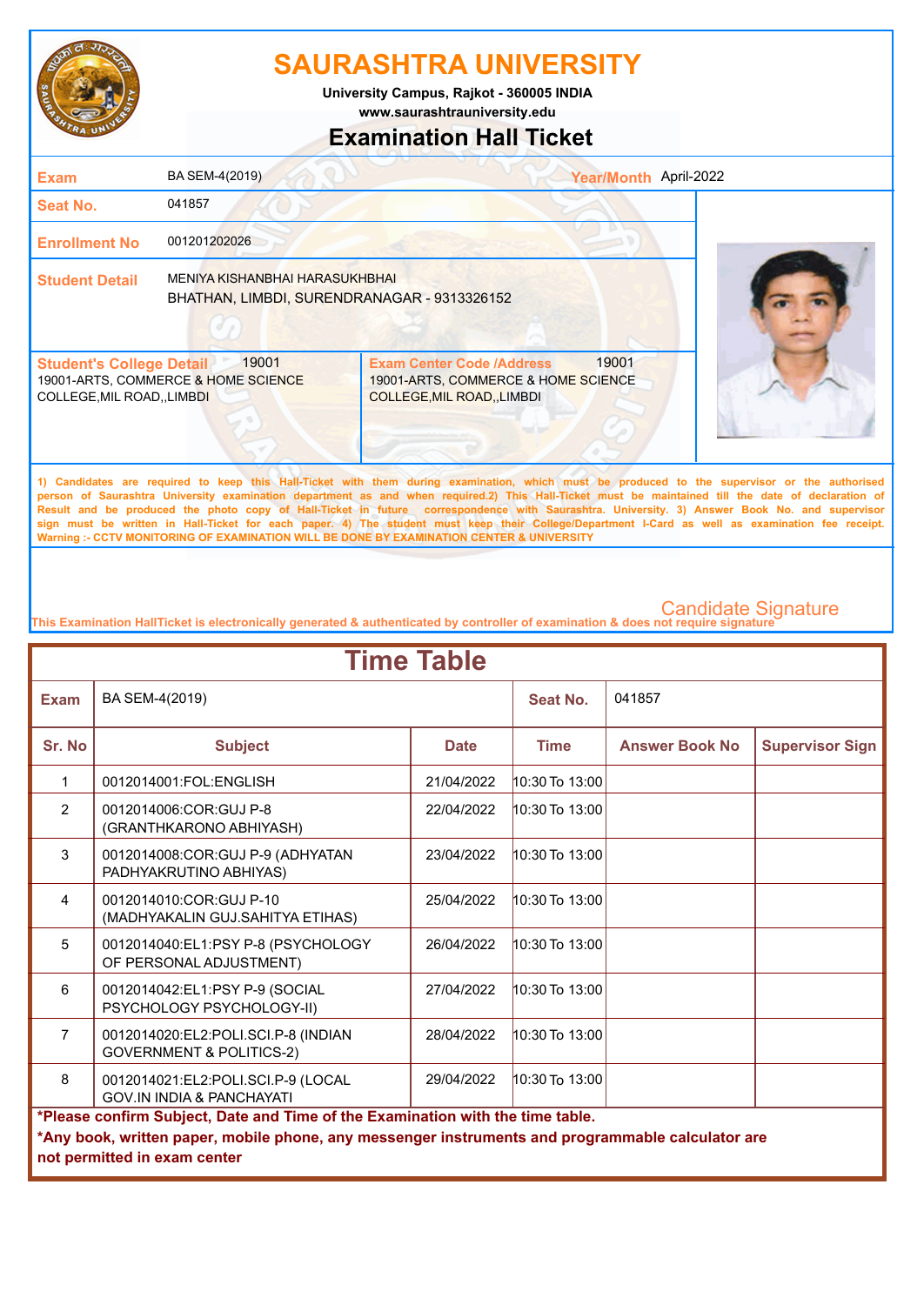

**University Campus, Rajkot - 360005 INDIA**

**www.saurashtrauniversity.edu**

### **Examination Hall Ticket**

| <b>Exam</b>                                                          | BA SEM-4(2019)                                                            |                                                                                                             | Year/Month April-2022 |  |
|----------------------------------------------------------------------|---------------------------------------------------------------------------|-------------------------------------------------------------------------------------------------------------|-----------------------|--|
| Seat No.                                                             | 041858                                                                    |                                                                                                             |                       |  |
| <b>Enrollment No</b>                                                 | 001201202120                                                              |                                                                                                             |                       |  |
| <b>Student Detail</b>                                                | ZALA MANDIPSINH GAJENDRASINH<br>SAUKA, LIMBDI, SURENDRANAGAR - 9998214889 |                                                                                                             |                       |  |
| <b>Student's College Detail</b><br><b>COLLEGE, MIL ROAD,, LIMBDI</b> | 19001<br>19001-ARTS, COMMERCE & HOME SCIENCE                              | <b>Exam Center Code /Address</b><br>19001-ARTS, COMMERCE & HOME SCIENCE<br><b>COLLEGE, MIL ROAD, LIMBDI</b> | 19001                 |  |
|                                                                      |                                                                           |                                                                                                             |                       |  |

**1) Candidates are required to keep this Hall-Ticket with them during examination, which must be produced to the supervisor or the authorised person of Saurashtra University examination department as and when required.2) This Hall-Ticket must be maintained till the date of declaration of Result and be produced the photo copy of Hall-Ticket in future correspondence with Saurashtra. University. 3) Answer Book No. and supervisor sign must be written in Hall-Ticket for each paper. 4) The student must keep their College/Department I-Card as well as examination fee receipt. Warning :- CCTV MONITORING OF EXAMINATION WILL BE DONE BY EXAMINATION CENTER & UNIVERSITY**

| <b>Time Table</b>                                                                                                                                                                                                   |                                                                            |             |                    |                       |                        |  |
|---------------------------------------------------------------------------------------------------------------------------------------------------------------------------------------------------------------------|----------------------------------------------------------------------------|-------------|--------------------|-----------------------|------------------------|--|
| <b>Exam</b>                                                                                                                                                                                                         | BA SEM-4(2019)                                                             |             | Seat No.           | 041858                |                        |  |
| Sr. No                                                                                                                                                                                                              | <b>Subject</b>                                                             | <b>Date</b> | <b>Time</b>        | <b>Answer Book No</b> | <b>Supervisor Sign</b> |  |
| 1                                                                                                                                                                                                                   | 0012014001:FOL:ENGLISH                                                     | 21/04/2022  | $10:30$ To $13:00$ |                       |                        |  |
| $\overline{2}$                                                                                                                                                                                                      | 0012014006:COR:GUJ P-8<br>(GRANTHKARONO ABHIYASH)                          | 22/04/2022  | 10:30 To 13:00     |                       |                        |  |
| 3                                                                                                                                                                                                                   | 0012014008:COR:GUJ P-9 (ADHYATAN<br>PADHYAKRUTINO ABHIYAS)                 | 23/04/2022  | $10:30$ To $13:00$ |                       |                        |  |
| $\overline{4}$                                                                                                                                                                                                      | 0012014010:COR:GUJ P-10<br>(MADHYAKALIN GUJ.SAHITYA ETIHAS)                | 25/04/2022  | $10:30$ To $13:00$ |                       |                        |  |
| 5                                                                                                                                                                                                                   | 0012014040:EL1:PSY P-8 (PSYCHOLOGY<br>OF PERSONAL ADJUSTMENT)              | 26/04/2022  | $10:30$ To $13:00$ |                       |                        |  |
| 6                                                                                                                                                                                                                   | 0012014042:EL1:PSY P-9 (SOCIAL<br>PSYCHOLOGY PSYCHOLOGY-II)                | 27/04/2022  | $10:30$ To $13:00$ |                       |                        |  |
| $\overline{7}$                                                                                                                                                                                                      | 0012014020:EL2:POLI.SCI.P-8 (INDIAN<br><b>GOVERNMENT &amp; POLITICS-2)</b> | 28/04/2022  | $10:30$ To $13:00$ |                       |                        |  |
| 8                                                                                                                                                                                                                   | 0012014021:EL2:POLI.SCI.P-9 (LOCAL<br><b>GOV.IN INDIA &amp; PANCHAYATI</b> | 29/04/2022  | $10:30$ To $13:00$ |                       |                        |  |
| *Please confirm Subject, Date and Time of the Examination with the time table.<br>*Any book, written paper, mobile phone, any messenger instruments and programmable calculator are<br>not permitted in exam center |                                                                            |             |                    |                       |                        |  |